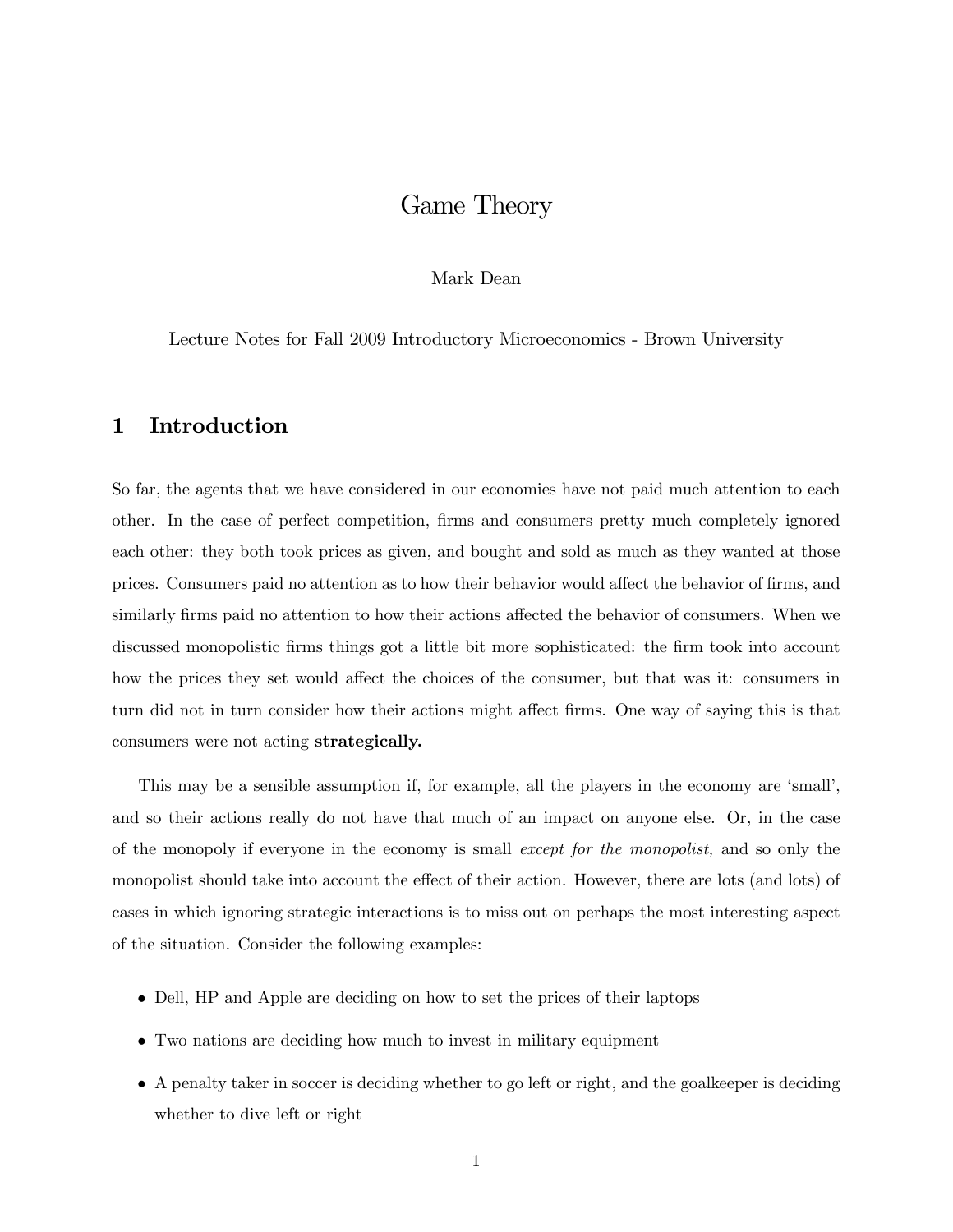- Terrorists are deciding which target to hit, and the Department of Homeland Security is trying to decide which targets to defend
- Your evil professor is trying to decide which questions to set to get you to fail your exam, and you are trying to decide what to revise.

The key thing about all these situations is that they are **strategic**, in the sense that each of the 'players' in the 'game' need to take into account the actions of the other in deciding what to do. More specifically, the best thing for one of the players to do depends on the actions of the other player. Take for example the soccer goalkeeper. If the penalty taker is going to go left, the best thing for the keeper to do is to dive to the left. But then the best thing to do is for the penalty taker to go to the right. But now the best thing is for the goalkeeper to dive to the right, and so on. What would we expect the outcome of this situation to be? None of the tools we have developed so far give us the answer.

The study of strategic interactions of this type, called 'game theory', has been one of the big innovations of theoretical, empirical and experimental economics in the second half of the 20th Century - it is also the only branch of economics, as far as I am aware, whose invention has had a film made about it. It is also, in my opinion, on of the most interesting, powerful and counterintuitive tools that we have in the economics arsenal.

It is also a lot of fun (how could anything called game theory not be?) In class, we will learn how to answer the following questions:

Example 1 This story involves a village high up in the Italian Alps. The occupants of this village confirm to all currently available stereotypes. First, the men are Lotharios, in the sense that some of them are cheating on their wives with the wives of other men. Second, they are dreadful gossips, so every man in the village knows whether every **other** man in the village is being cheated on by his wife (but he does not know about his own wife). Third, they are fiercely proud (and sexist hypocrites) - and each man declares that if he catches his own wife cheating, he will shoot her in the town square at midnight. Fourth, they are very religious, and all attend mass every Sunday. One Sunday, a new young firebrand priest turns up to give a sermon. As part of his sermon he condemns the town as a den of wickedness, with the words "everywhere I look in this village, I see sin. I know for a fact that some of the men in this village are lying with the wives of other men".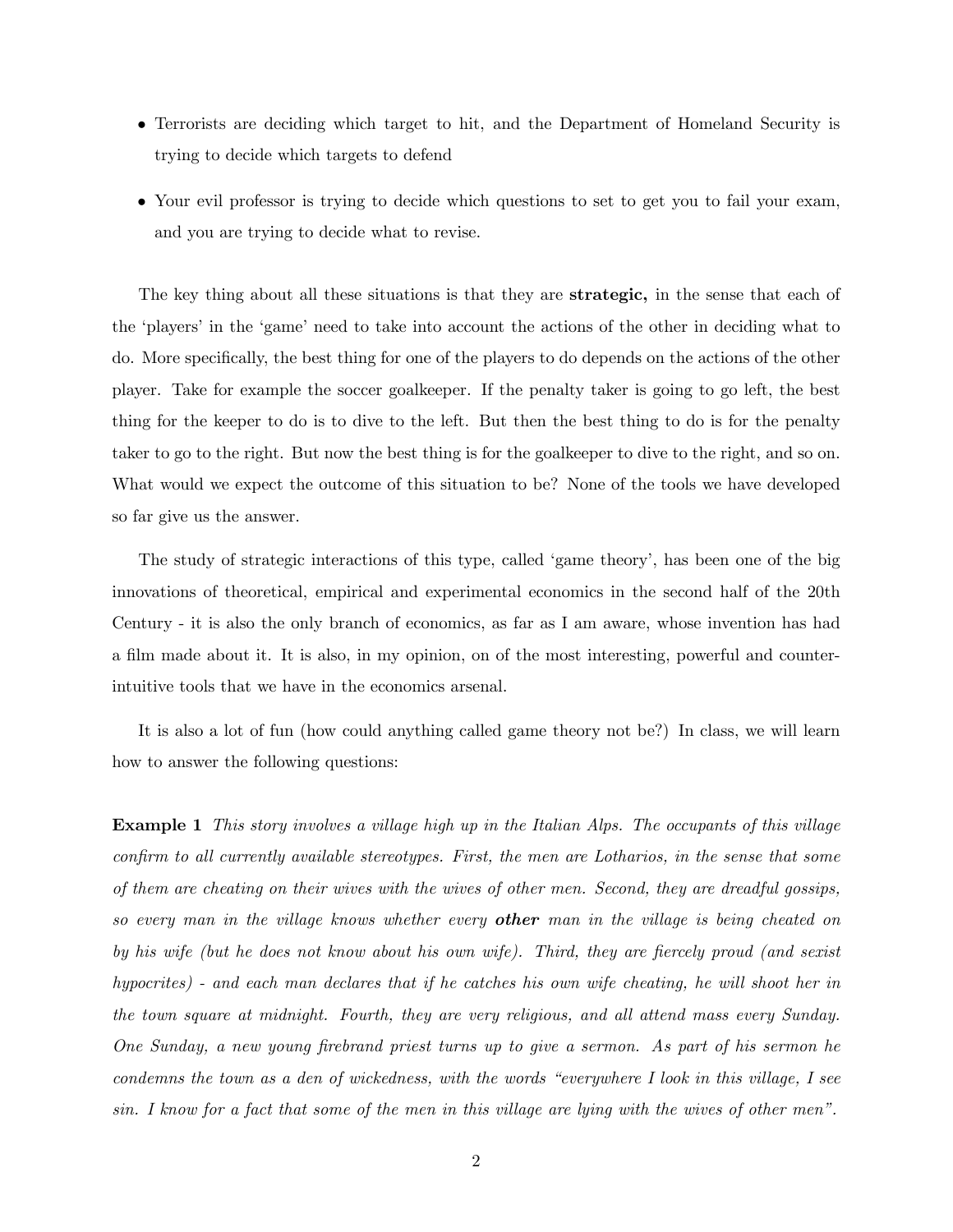For the first night after the preacher leaves, all is quiet, as is the second night. On the third night, shots are heard in the square at midnight. The question is, how many shots were fired, and how many husbands were cheating on their wives

Example 2 The beauty contest game: A newspaper runs the following contest: each entrant sends in a number between 0 and 100. Whoever sends in the number that is closest to  $\frac{2}{3}$  of the average of all the numbers sent in gets the prize. What number should you send in?

### 2 An Introduction to Games: The Prisoners Dilemma

In order to be able to properly analyze situations like this we will need to be a little be a bit more formal about what a game really is. A description of a game consists of three things

- 1. A list of the players of the game
- 2. A list of the actions that each player can take
- 3. For each player, a description of the payoff they get, given the actions taken by themselves and the other players of the game

What makes this situation a game, or strategic, is the fact that each player's payoffs depend not only on their actions but also the actions of all the other players.

In order to illustrate the idea of a game, we will use the most famous example from all of game theory: the Prisoner's Dilemma. This game, has literally spawned thousands of theoretical and experimental papers, so it is a good one to understand.

Example 3 (Prisoner's Dilemma) Following the great Providence jewelry robbery, Algenon and Betty have been hauled in by the police. Without confessions the police have enough evidence to charge each of them with the minor crime of handling stolen goods, for which they will go to jail for a year. The police offer both Algenon and Betty the following deal. If one of you rats the other one out while the other keeps quiet, then we will let the rat go free, and send the other down for 6 years. However, if you both rat each other out, then you will both go to jail for five years.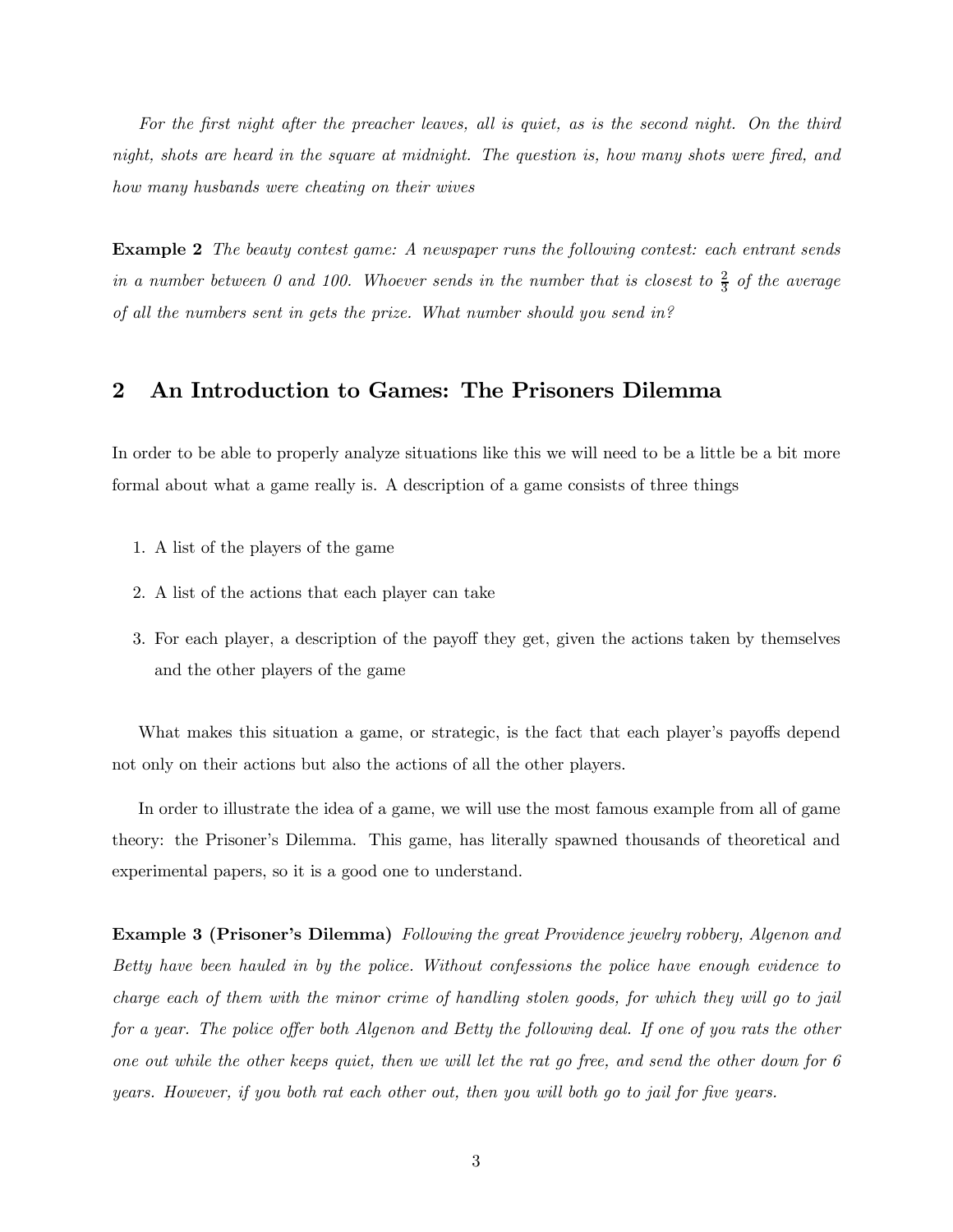So, how would we formally describe this game? Looking back at the list above, we need to do find three things. First, a list of players. Here, this is simple, there are two players - Algenon and Betty. Next we need a set of actions for each player. Again, in this case, this is pretty simple each player can either rat  $(R)$  or keep quiet  $(Q)$ . Finally, we need to describe the payoffs of each player, given the actions they both take. Here there are 4 possibilities

- 1. Both Algenon and Betty keep quiet, in which case they both get 1 year in prison (which we will denote as -1)
- 2. Algenon keeps quiet and Betty rats, in which case A gets -6 and B gets 0
- 3. Betty keeps quiet and Algenon rats, in which case B gets -6 and A gets 0
- 4. Both rat, in which case both get -5

We are going to find it very convenient to represent a game in the form of a matrix that looks like this

 $D_{\alpha+1}$ 

Let 
$$
Q
$$
 is the equation  $Q$  is the equation  $Q$  is the equation  $Q$  is the equation  $Q$  is the equation  $Q$  is the equation  $Q$  is the equation  $Q$  is the equation  $Q$  is the equation  $Q$  is the equation  $Q$  is the equation  $Q$  is the equation  $Q$  is the equation  $Q$  is the equation  $Q$  is the equation  $Q$  is the equation  $Q$  is the equation  $Q$  is the equation  $Q$  is the equation  $Q$  is the equation  $Q$  is the equation  $Q$  is the equation  $Q$  is the equation  $Q$  is the equation  $Q$  is the equation  $Q$  is the equation  $Q$  is the equation  $Q$  is the equation  $Q$  is the equation  $Q$  is the equation  $Q$  is the equation  $Q$  is the equation  $Q$  is the equation  $Q$  is the equation  $Q$  is the equation  $Q$  is the equation  $Q$  is the equation  $Q$  is the equation  $Q$  is the equation  $Q$  is the equation  $Q$  is the equation  $Q$  is the equation  $Q$  is the equation  $Q$  is the equation  $Q$  is the equation  $Q$  is the equation  $Q$  is the equation  $Q$  is the equation  $Q$  is the equation  $Q$  is the equation  $Q$  is the equation  $Q$  is the equation  $Q$  is the equation  $Q$  is the equation  $Q$  is the equation  $Q$  is the equation  $Q$  is the equation  $Q$  is the equation  $Q$  is the equation  $Q$  is the equation  $Q$  is the equation  $Q$  is the equation  $Q$  is the equation  $Q$  is the equation  $Q$  is the equation  $Q$  is the equation  $Q$  is the equation  $Q$  is the equation  $Q$  is the equation  $Q$  is the equation  $Q$  is the equation  $Q$  is the equation  $Q$  is the equation  $Q$  is the equation  $Q$  is the equation  $Q$  is the equation 

All the information we need to know about the game is incorporated in this matrix. Algenon's two strategies are represented by the rows of the game (we sometimes call this person the row player), while Betty's strategies are represented by the columns (this player is therefore the column player). The payoffs that each player gets are represented by the numbers in each cell of the matrix - Algenon's payoff first and then Betty's. So, for example, if we want to know what will happen if Algenon rats and Betty keeps quiet, we look along the row in which Algenon rats (the top row) and down the column in which Betty keeps quiet (the right hand column), and see that the payoff for those strategies is that Algenon gets 0 and Betty gets -6.

So, now we have described our prisoner's dilemma game, what do you think the outcome will be. Will either of our protagonists keep quiet? Will either of them rat? In order to answer this question, let's first think about how Algenon might behave in this game. In fact, we should ask the following two questions: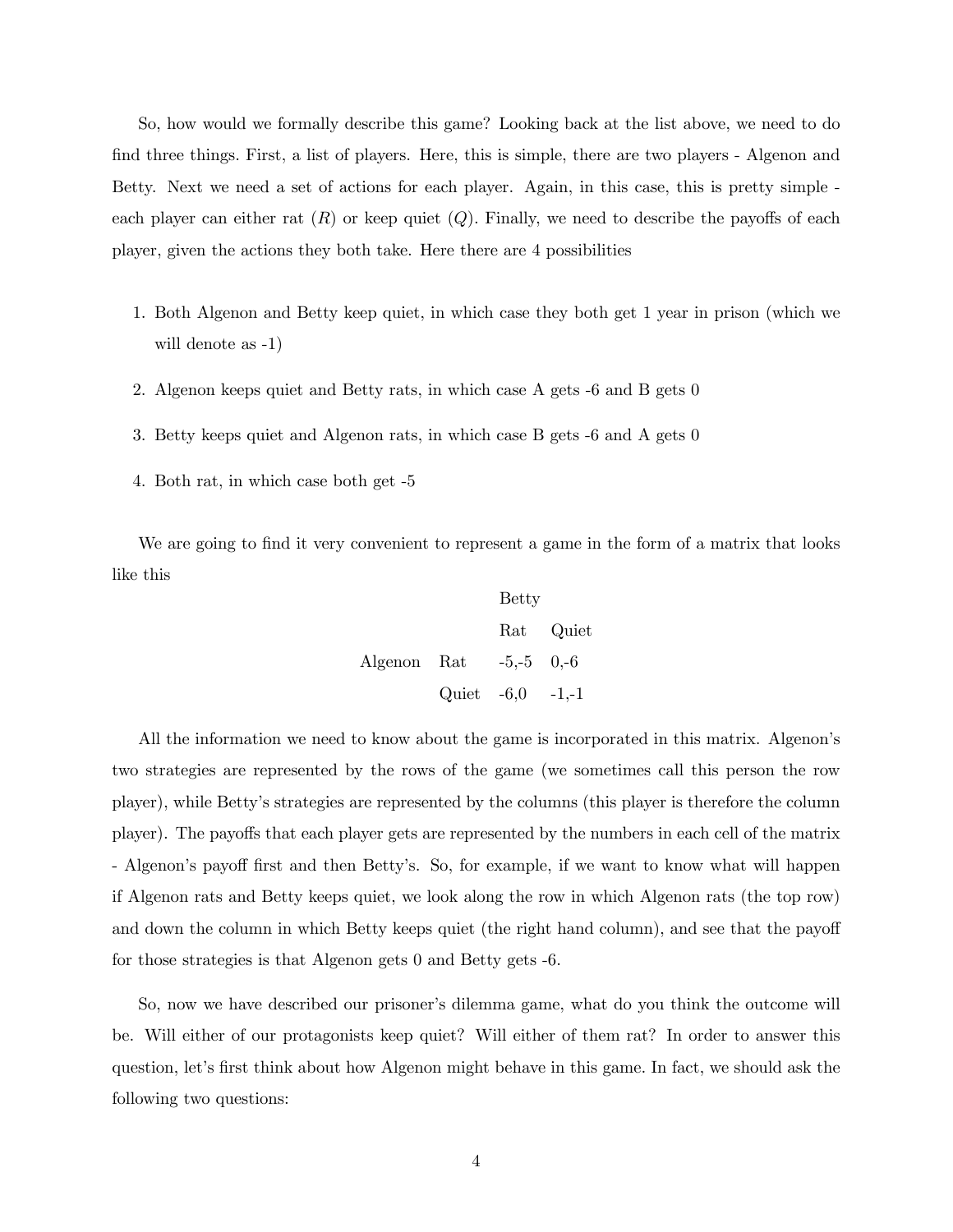- 1. If Betty keeps quiet, what is the best thing for Algenon to do?
- 2. If Betty rats, what is the best thing for Algenon to do?

We call this Algenon's Best Responses to each of Betty's strategies.

We can answer these questions very quickly using the matrix we have used to describe the game. First, let us imagine that Betty has decided to rat. This means that we are in the first column of the matrix. Algenon now has the choice to either rat (top row) or keep quiet (bottom row). The top row gives him -5, while the bottom row gives him -6. Thus if Betty rats, Algenon would rather rat. To indicate this, we will highlight Algenon's payoff in the top row in the first column

 Betty

\nRat Quiet

\nAlgenon Rat 
$$
-5, -5
$$
 0, -6

\nQuiet  $-6, 0$  -1, -1

What about if Betty keeps quiet? Now we are in the second column, so now Algenon has a choice between 0 if he rats (top row) and -1 if he keeps quiet (bottom row). Thus, if Betty keeps quiet then he is also better off ratting

 Betty

\nRat Quiet

\nAlgenon Rat 
$$
-5, -5
$$
  $0, -6$ 

\nQuiet  $-6, 0$   $-1, -1$ 

So, whatever strategy Betty chooses, Algenon would be better off ratting. In this case, we say that to rat is Algenon's Strictly Dominant Strategy

**Definition 1** For a particular player, we say that a strategy is strictly dominant if it gives a higher payoff than all other strategies, regardless of what the other players choose to do.

It seems like a fairly sensible assumption to make that, if a player has a strictly dominant strategy they will choose to take it. Thus, we would expect Algenon to rat to the police.

You should find it easy to check that it is also strictly dominant for Betty to rat. First, assume that Algenon is going to rat, and so we are dealing with the top row. Betty has a choice between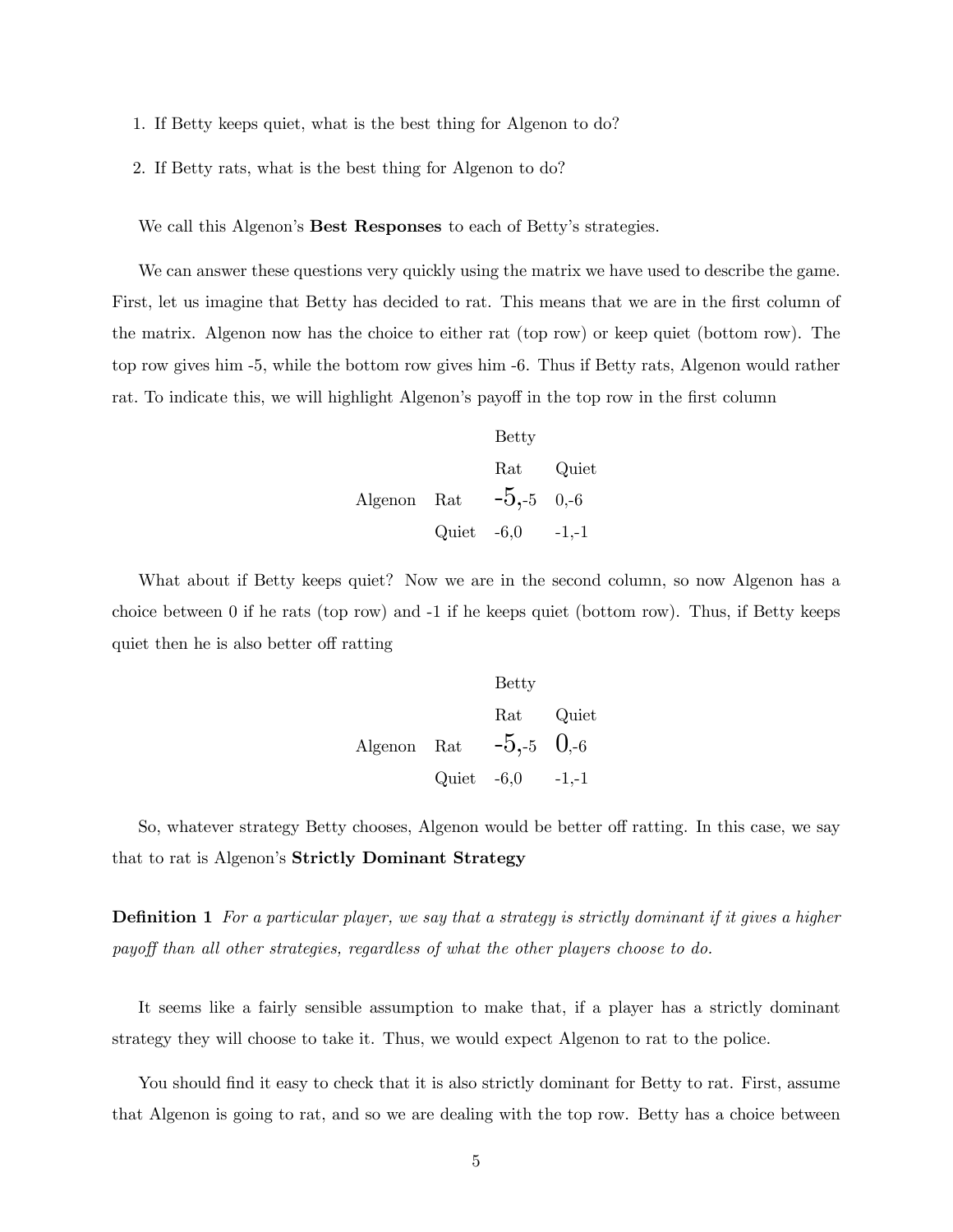ratting and getting -5 (left column) or keeping quiet and getting -6 (right column). Similarly, if Algenon keeps quiet (bottom row), then Betty has a choice of ratting (left column, payoff 0) or keeping quiet (right column, payoff -1)

 Betty

\nRat Quiet

\nAlgenon Rat 
$$
-5, -5
$$
  $0, -6$ 

\nQuiet  $-6, 0$   $-1, -1$ 

Thus, the outcome we would expect from this game is that both Betty and Algenon will rat, and both will spend 5 years in jail.

This is a result that has absolutely fascinated economists since it was first discovered. Despite the fact Algenon and Betty could spend only a year in jail if they both kept quiet, our prediction is that they will spend 5 years in jail. Put another way, if people act selfishly, the outcome will not be Pareto optimal. This is in stark contrast to the result we got in the case of competitive equilibrium . Moreover it seems to be a result that could be applied much more widely than just to poor Algenon and Betty. For example, here are some other cases that can be fit into the prisoner's dilemma framework:

- You are part of a small tribe which is about to be attacked by another tribe. If everyone fights, there is a small chance that any one person will be killed, but the tribe will fight off the invaders. If no one fights then your tribe will be taken into slavery. However, if you are the only one that fights, then something really nasty is going to happen to you, whereas if everyone else fights and you don't then you will certainly survive, and the invaders will be driven off.
- The USA and USSR are deciding whether or not to nuke each other. If neither country nukes the other, then there is no nuclear war, but they have to continue sharing resources. If both countries nuke, then there will be a war, but neither country will be wiped out. However, if one country nukes and the other does not, then the nuking country gets to take over the world, while the other country gets wiped off the face of the map.
- China and Europe are deciding whether or not to reduce your carbon footprint. If both countries reduce their carbon footprint, then both get a high payoff from the world not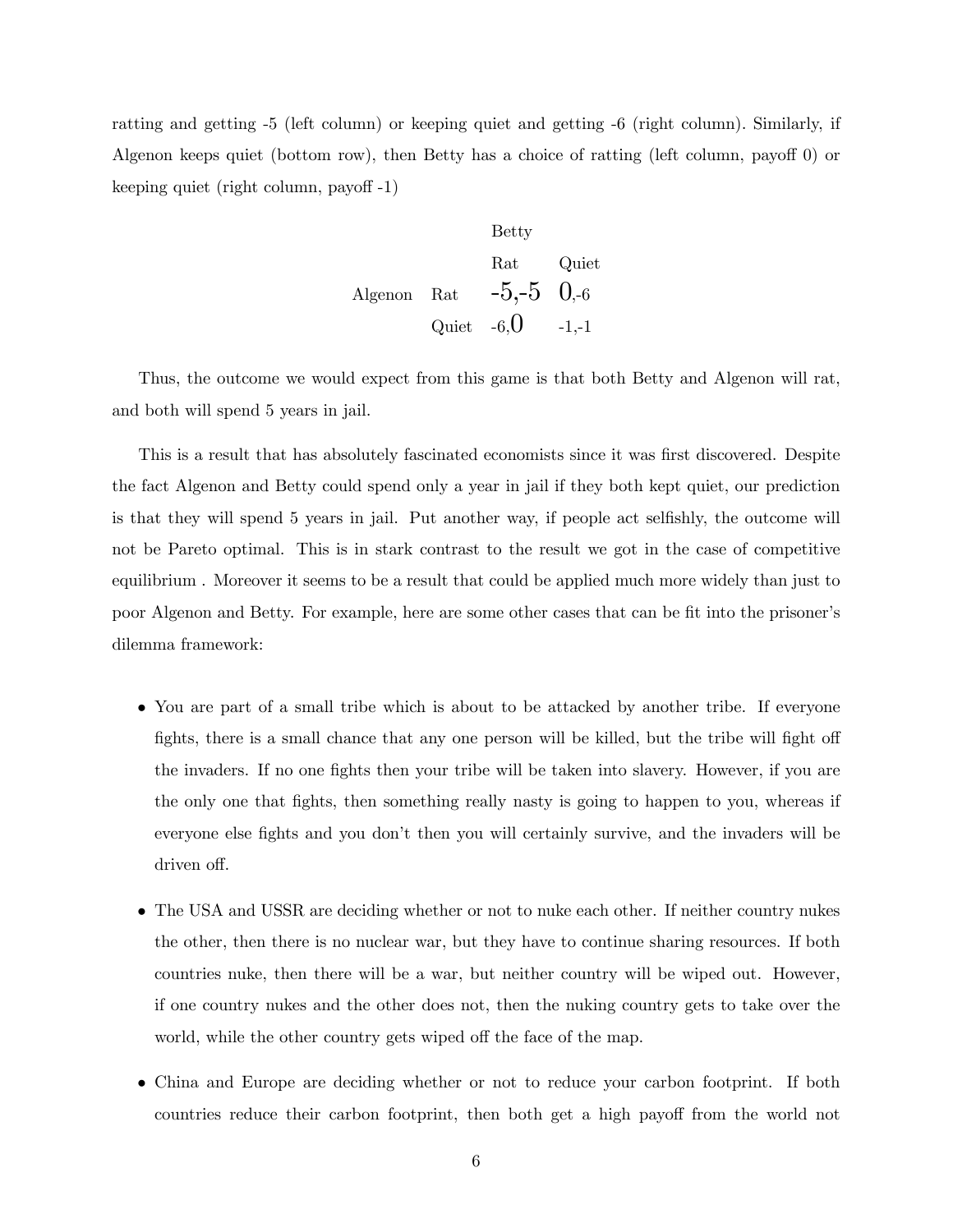sinking. If neither do, then the world sinks, but neither gain a competitive advantage. If only one country reduces emissions, then that country loses all competitive advantage, while the other country gains competitive advantage and benefits from less sinking

What these examples should make clear is that the prisoner's dilemma result raises really fundamental questions about the origins of human cooperation. The truth is that we do see villagers banding together to defeat invading tribes, and we do not see countries nuking each other, and so on. Sociologists, economists, anthropologists and evolutionary biologists have spend a long time trying to square that fact that people DO cooperated with the prisoner's dilemma insight. While a review of this work is beyond the scope of this course, some of the lines of enquiry include

- 1. Repetition and reputation: Often these games are not played just once, but are played repeatedly with the same people. In such cases, one can make a convincing argument that it is possible for people to coordinated on the cooperative outcome.
- 2. Punishment. Imagine that both Algenon and Betty are members of the mob. If either of them rat, then they will get their thumbs broken (which they do not like). This changes the payoffs of the game in the following way

Betty Rat Quiet Algenon Rat -10,-10 -5,-6 Quiet -6,-5 -1,-1

Now the dominant strategy for both players is to keep quiet

- 3. Commitment. Imagine that, before being caught, Algenon and Betty wrote a legally binding contract that, if the other person went to jail for longer than they did, they would have to pay the \$1 million dollars. This would change the incentives in the same way as the mob contract above
- 4. Social preferences. A more behavioral explanation is that Betty and Algenon may actually care about each other, and so Algenon prefers outcomes in which Betty does not go to jail and visa versa. In fact, one fascinating line of research is looking at the extent to which the origin of such emotions may be to support cooperation within groups, and break the prisoner's dilemma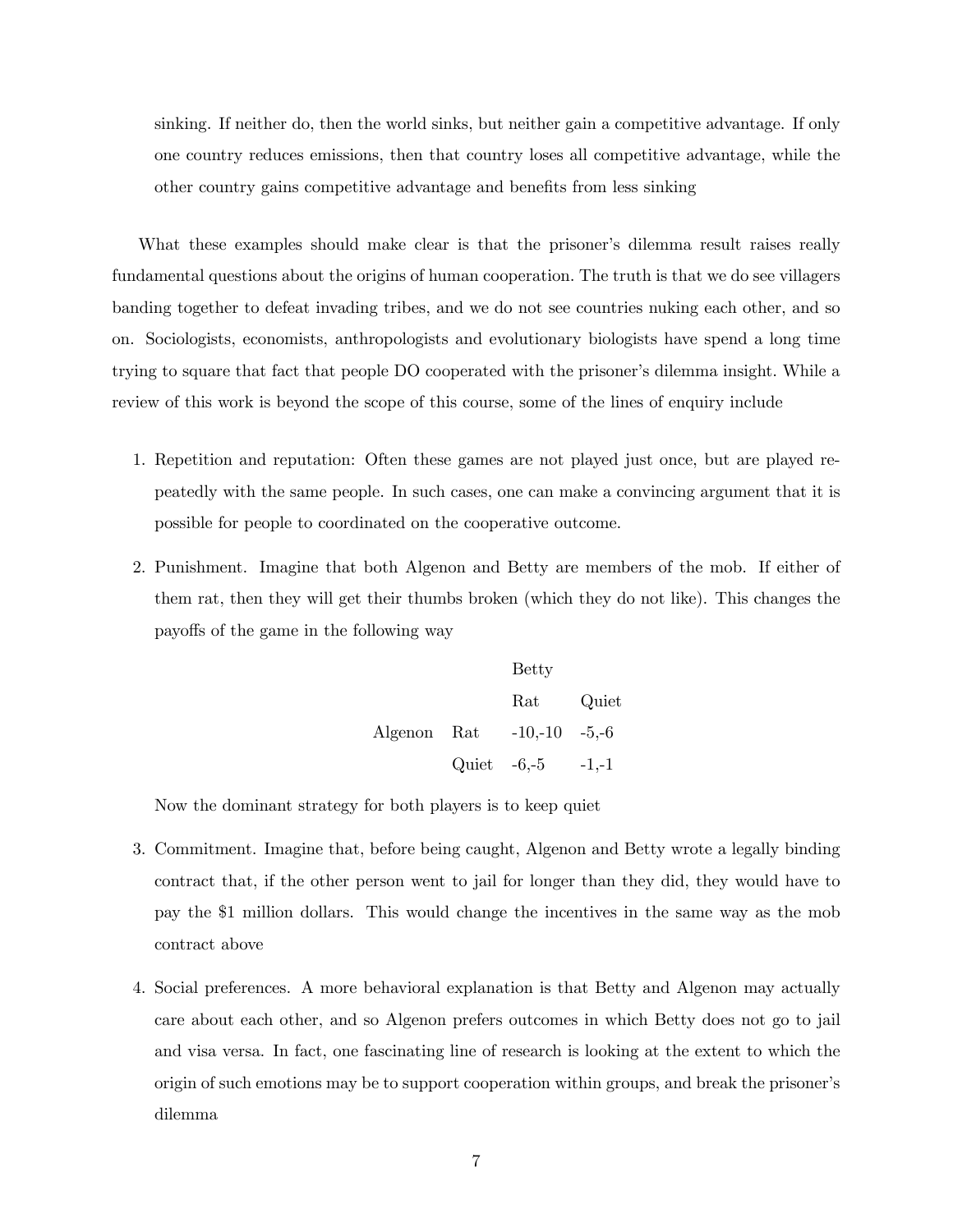# 3 Iterated Deletion of Strictly Dominated Strategies

Undoubtedly the prisoner's dilemma is a very interesting game to study, but game theory as a subject is much richer than that. In fact, in the prisoner's dilemma, the choices of Algenon and Betty don't really depend on their beliefs about what the other person will do - whatever the other person will do, they are better off ratting. The richness and subtly of game theory really comes from it's ability to handle cases where this is not true - the behavior of Algenon depends on his beliefs about what Betty will do, while the behavior of Betty depends on her beliefs about what Algenon will do.

As an example of this, consider the following modification to the prisoner's dilemma game. Algenon's strategies are the same, but now Betty has a new strategy: She can go Berserk, break out of her cell, and come looking for Algenon. If she does this, then she will be sent down for 50 years, whatever Algenon does. Algenon's payoffs will depend on whether or not he has ratted. If he has, the Betty is going to do something really nasty to him, and his payoff will be -50. If he has, then Betty will break him out of jail, and he will get away scot free.

We can represent this modified game once again using a matrix

|                                    | <b>Betty</b> |                              |                   |
|------------------------------------|--------------|------------------------------|-------------------|
|                                    |              |                              | Rat Quiet Berserk |
| Algenon Rat $-5,-5$ 0,-6 $-50,-50$ |              |                              |                   |
|                                    |              | Quiet $-6,0$ $-1,-1$ $0,-50$ |                   |

What will the outcome of this game be now? We can start by highlighting the best choice for Algenon for each of Betty's strategies

$$
\begin{tabular}{lcccc}\n & & \text{Betty} & \\ \n & & \text{Rat} & \text{Quiet} & \text{Berserk} \\
\text{Algenon} & \text{Rat} & -5,-5 & 0,-6 & -50,-50 \\
\text{Quiet} & -6,0 & -1,-1 & 0,-50\n\end{tabular}
$$

The first thing to note is that Algenon no longer has a strictly dominant strategy. His best action is going to depend on what he thinks Betty is going to do. If he thinks that Betty is not going to go berserk, then he is best off ratting her out. However, if he thinks that she is going to go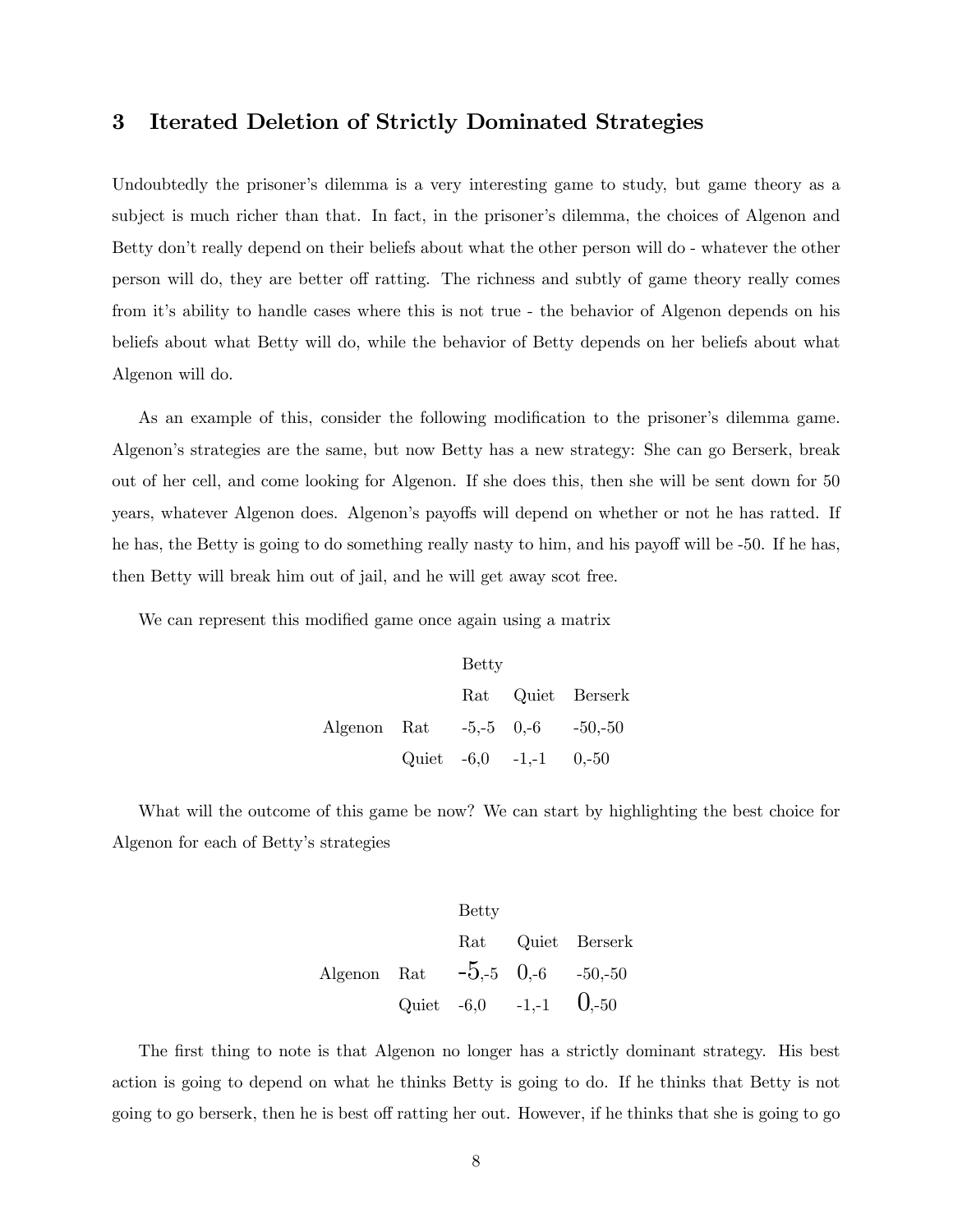berserk, then he is better off keeping quiet. Thus, as things stand, we cannot make any predictions about what the outcome of the game is.

What about if we look at the game from Betty's perspective?

$$
\begin{tabular}{lcccc} Betty & & & & \hbox{D}} \\ \hline \text{Rat} & \text{Quiet} & \text{Berserk} \\ Algorithm & \text{Rat} & -5,-5 & 0,-6 & -50,-50 \\ \text{Quiet} & -6,\text{O} & -1,-1 & 0,-50 \\ \end{tabular}
$$

Whatever Betty thinks that Algenon will do, she is better off ratting. In particular, she will never go berserk. In other words, the strategy 'rat' strictly dominates the action berserk. Thus, it seems that Algenon should put a probability of zero on Betty going berserk. Thus, Algenon should really ignore this possibility when making this decision. In this case, the game looks like it did without this new strategy for Betty

|                          | <b>Betty</b>         |           |
|--------------------------|----------------------|-----------|
|                          |                      | Rat Quiet |
| Algenon Rat $-5,-5$ 0,-6 |                      |           |
|                          | Quiet $-6,0$ $-1,-1$ |           |

Once we have removed this strategy, it is now the case that Rat becomes Algenon's dominant strategy, and this is what we would expect to do.

This process is called the *iterated deletion of strictly dominated strategies*. The idea is that you initially look for dominated strategies for one of the players (Betty), and remove them from consideration - the idea being that the other player (Algenon) should assume that Betty will not play this strategy. We then look at Algenon's strategies in the new game (ignoring Betty's dominated strategies) and see if he has any dominated strategies, we remove them from consideration. We then go back to Betty and see if we can remove any further strategies and so on. Hopefully we end up with a unique strategy for Algenon and a unique strategy for Betty, and that is how we expect the game to play out.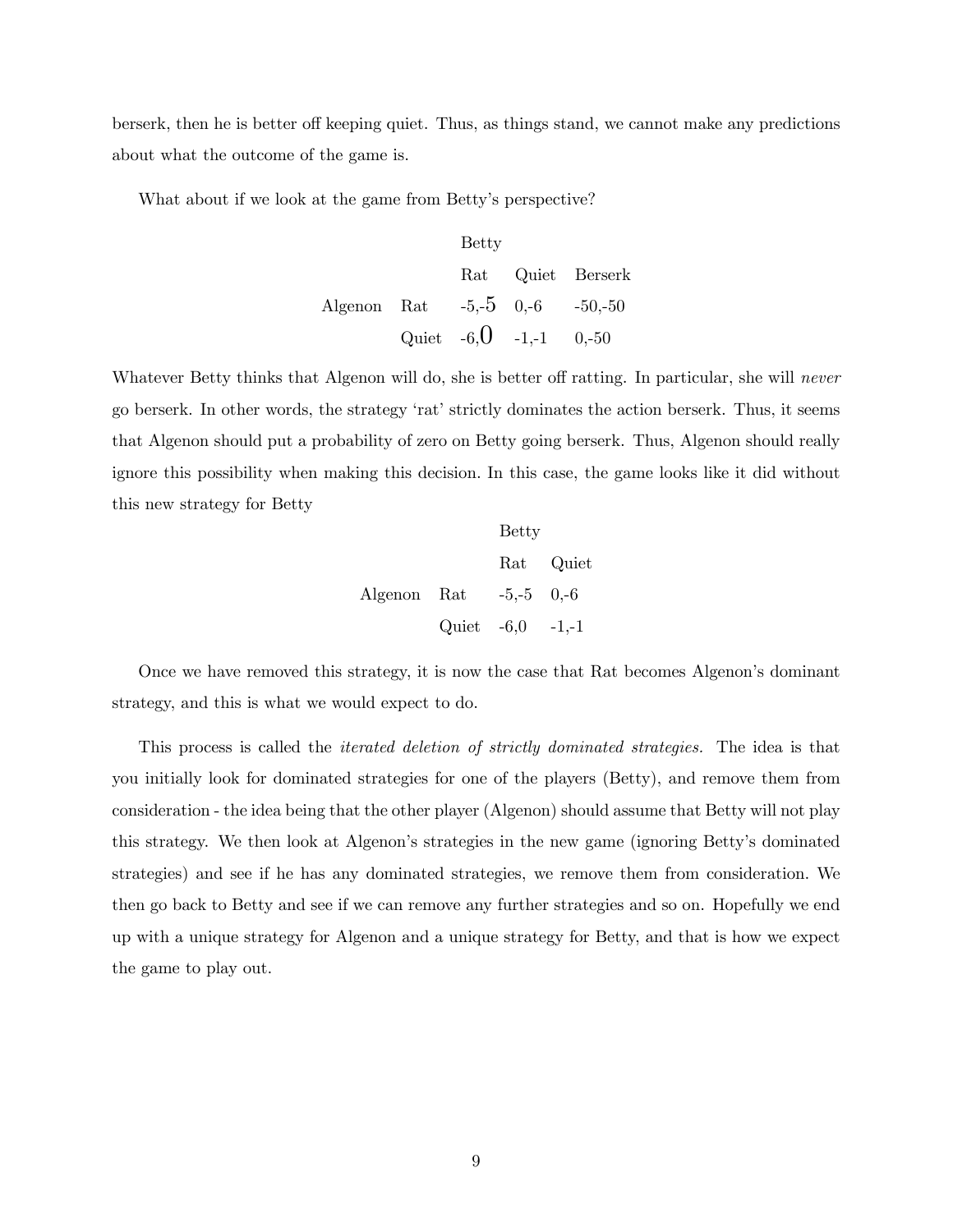# 4 Nash Equilibrium

An obvious question is: can we 'solve' every game using the iterated deletion of strictly dominated strategies. The answer is no, as the following game illustrates

|               | Woman               |   |
|---------------|---------------------|---|
|               | $\mathbf{B}$        | S |
| Man B 2,1 0,0 |                     |   |
|               | $S = 0,0 \quad 1,2$ |   |

This game was original called the 'battle of the sexes' game, but has latterly been relabelled as the more politically correct 'Bach or Stravinsky' game. The idea is as follows; A man and a woman are trying to decide what to do in the evening. The man would rather go and watch the boxing (or go and see Bach), while the woman would rather go shopping (or see Stravinsky). However, they would both rather spend the evening together (doing either activity) than they would to do something separate. Thus, their payoffs are as in the above matrix. If they both go to the boxing, the man gets a payoff of 2, while the woman gets a payoff of 1. If they go shopping, then the woman gets a payoff of 2 and the man gets a payoff of 1. If they do different activities then they both get a payoff of zero.

What would we expect to be the outcome of this game? Well, let's first look at the man's best responses.

Woman B S Man B 2,1 0,0 S 0,0 1,2

No dominant (or dominated) strategy here - if the woman chooses S, he would rather choose S. If she chooses B, he would rather choose B. So we cannot delete any strategies here.

What about for the woman?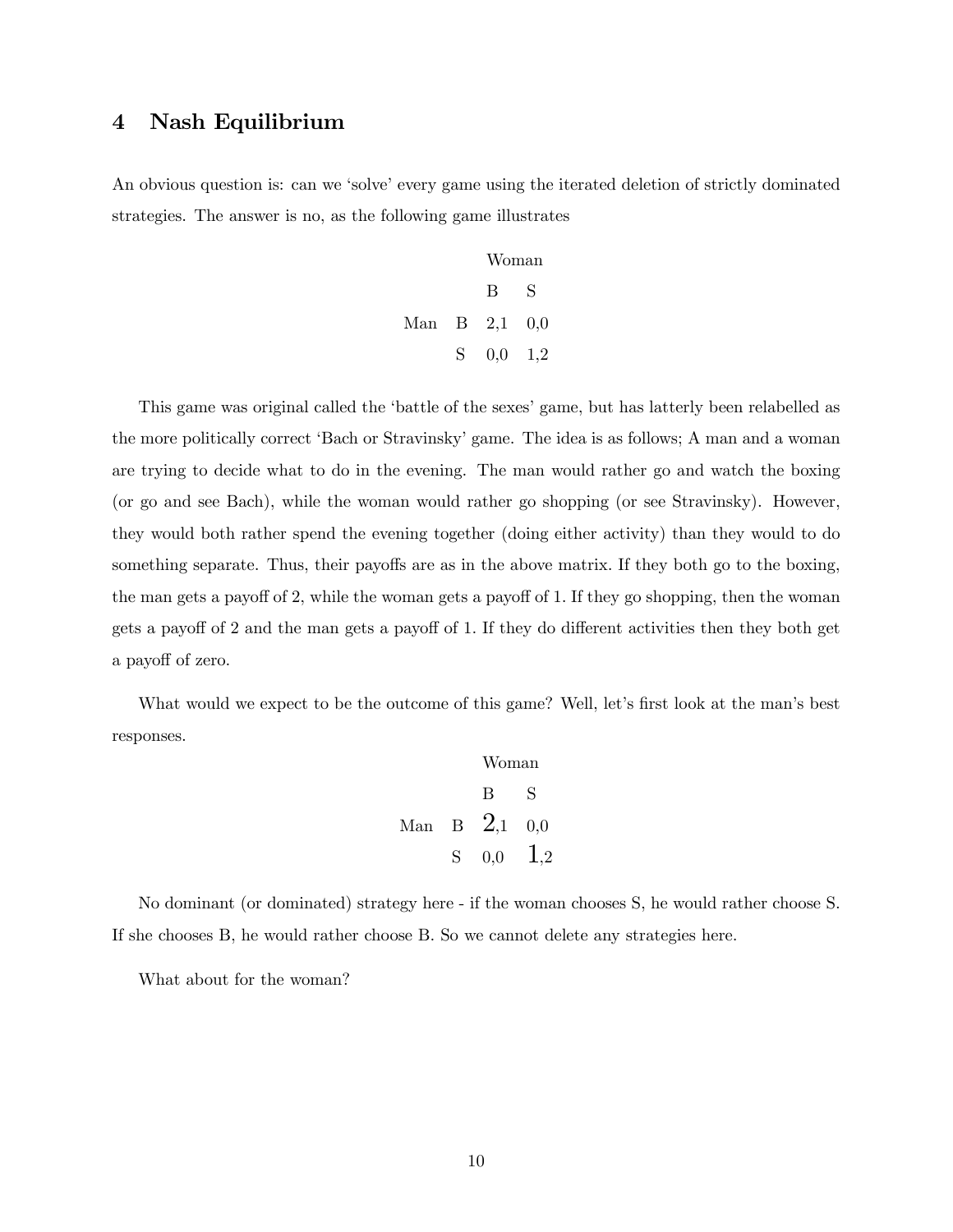|    | Woman                      |     |
|----|----------------------------|-----|
|    | B                          | S   |
|    | Man B $2,\overline{1}$ 0,0 |     |
| S. | 0,0                        | 1.2 |

No domination here either! If the man chooses B, she would rather choose B, while if he chooses S, she would rather choose S. So we are stuck! This is a game we cannot solve using iterated deletion of strictly dominated strategies.

So what can we do? One solution was proposed by John Nash - he of 'A Beautiful Mind' fame. And his idea was beautifully simple. He asked the following question: what strategies for each player would represent a steady state of the game - i.e. one in which neither player had an incentive to change, given what the other one is doing? Surely we might expect the game to 'end up' at such a point somehow? At the very least, we would expect solutions to the game that do not have this property be unstable? Thus was born the concept of the Nash Equilibrium

**Definition 2** A Nash Equilibrium for a game is a strategy for each player such that no player has an incentive to change their strategy, given what everyone else is doing

So how do we find the Nash equilibrium of a game? One way is to draw the best responses for each player on the same matrix

Woman B S Man B 2,1 0,0 S 0,0 1,2

Any cell that is a best response for both players is a Nash Equilibrium. In this case, look first at  $(B, B)$ . If the woman is playing B, then the man would rather play B than S. Similarly, if the man is playing B then the woman would rather play B than S. Thus  $(B, B)$  is a Nash equilibrium. Similar logic will tell you that  $(S, S)$  is an equilibrium. On the other hand,  $(B, S)$  is not a Nash equilibrium. If the woman is playing S, then the man would rather play S than B. And if the man is playing B, then the woman would rather play B than S.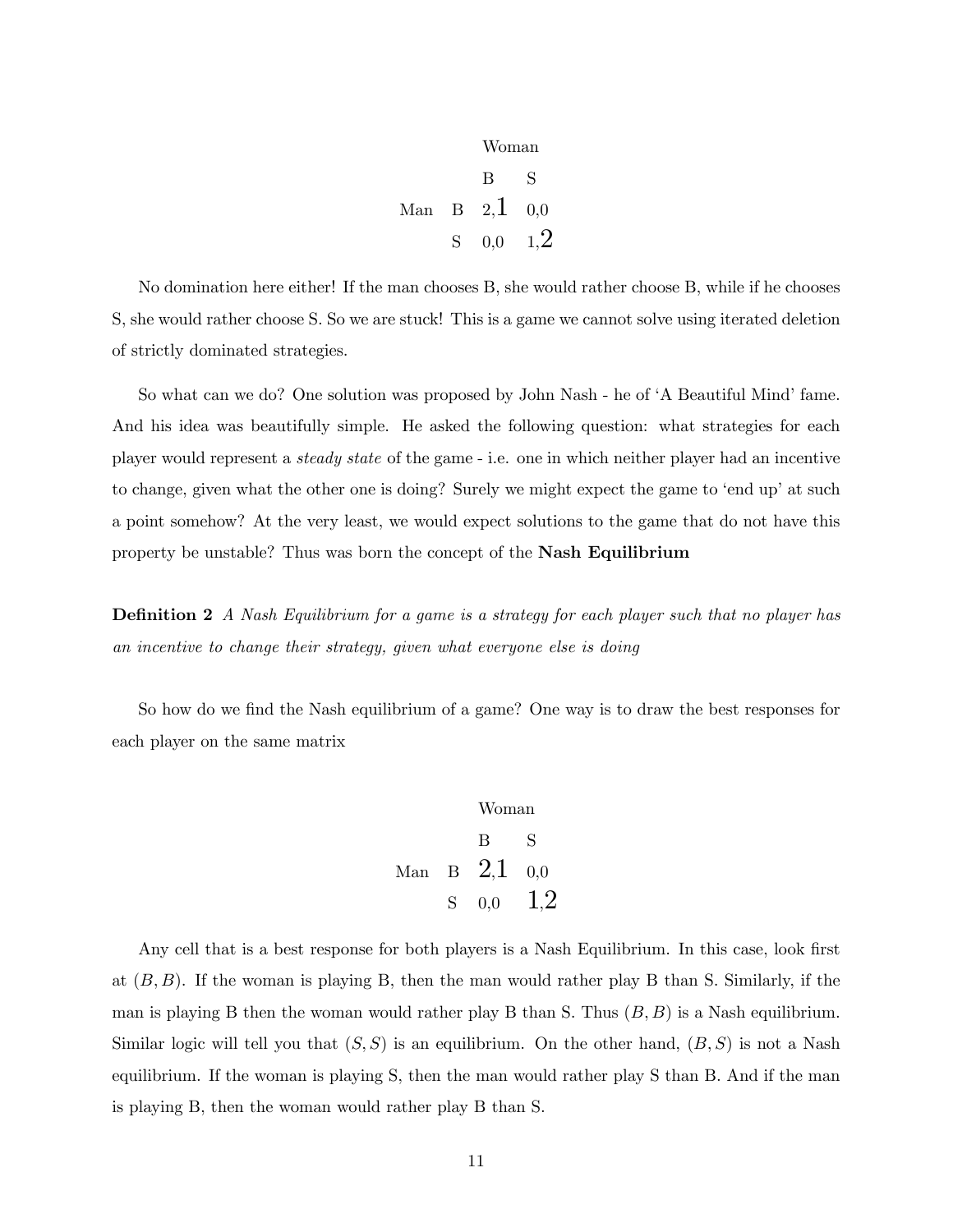How should you think about a Nash Equilibrium? Is it a predicted outcome - in other words, is it the outcome that we would expect to happen if the game is played? This, it turns out, a pretty subtle question, and one that has perhaps not received as much thought as it should have done. The simplest interpretation of the Nash Equilibrium is just that it is a steady state of the game a situation in which all the players of the game hold correct beliefs about what the other players are doing, and act accordingly. Thus the Nash equilibrium of a game is a situation in which no-one has any incentive to change what they are doing.

So do we expect people to end up at a Nash equilibrium? There are good reasons to think the answer is no. Imagine, for example, two strangers playing the battle of the sexes game for the first time, with no chance to communicate with each other. How would they know whether to coordinate on B or S? Even if the man (say) is prepared to give up on the boxing to ensure that he gets to go with the woman, how is the woman supposed to know this? Thus, it is far from clear that we should expect to end up in a Nash equilibrium in this case.

In general, there are two main justifications for thinking that players of games may end up at Nash equilibria.

- 1. Self-enforcing agreements: If players in the game are allowed to talk beforehand, a Nash equilibrium can represent a self enforcing agreement, in the sense that no one person has an incentive to deviate from the agreement
- 2. Repeated play: If the game is repeated a number of times, then people are likely to end up playing a Nash Equilibrium.

Unfortunately, there are problems with both these explanations that lie beyond the scope of this course. For now, you should remember two things. First, Nash equilibrium are very important within the study of economics, so it is important that you know how to find them. Second, you should make sure that you take care when interpreting a Nash equilibrium outcome, and in particular you should not confuse it with a cast iron prediction about what is going to happen. You should also be aware that there are lots and lots of game theory papers that look at the circumstances under which people play Nash equilibria.

It may be the case that, even within the same game, there may be some Nash Equilibria that you find more convincing than others. Consider the following game, sometimes called the Mozart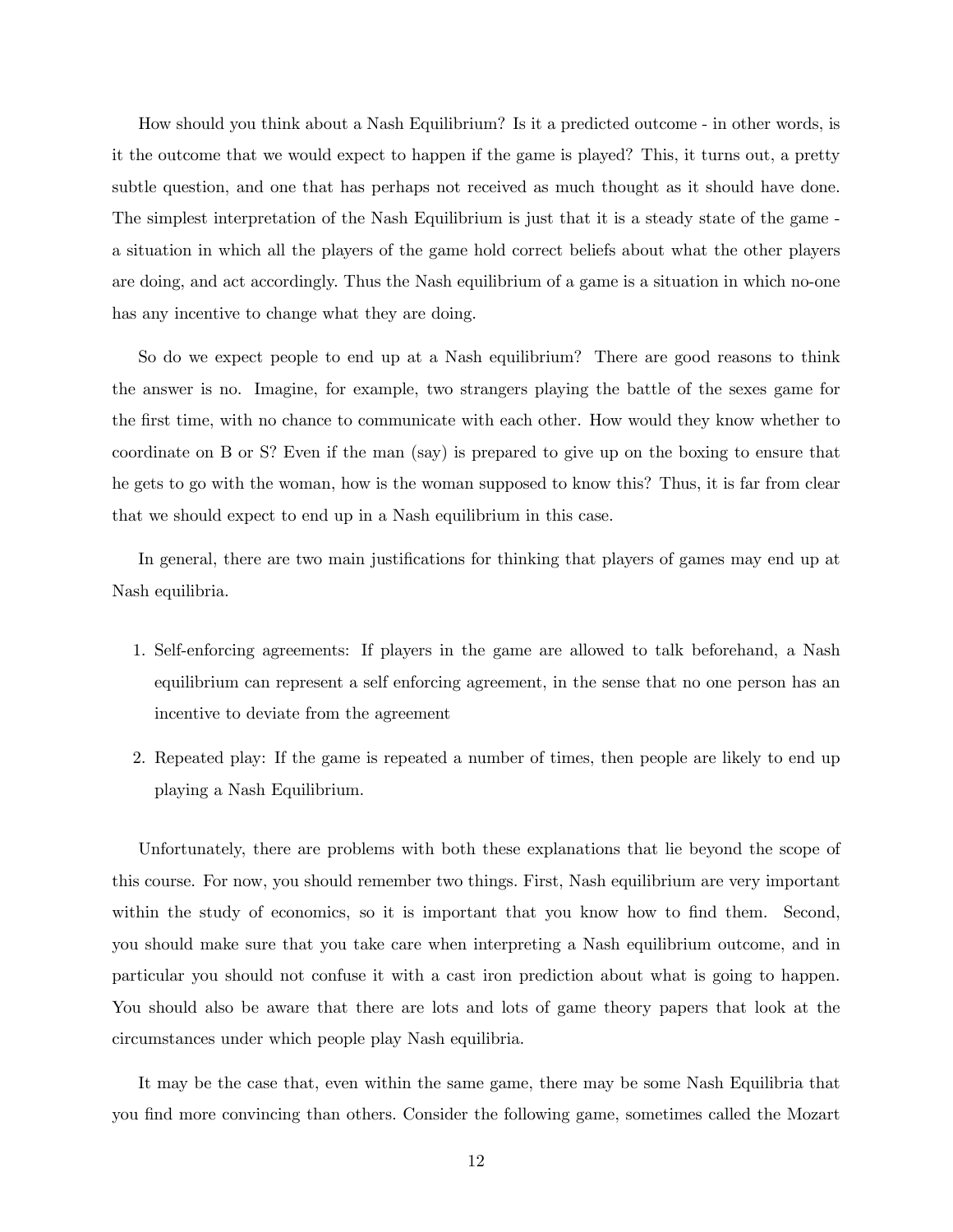or Mahler game.

|                | Woman        |       |
|----------------|--------------|-------|
|                |              | Mo Ma |
| Man Mo 2,2 0,0 |              |       |
|                | $Ma$ 0,0 1,1 |       |

This is a variation of the battle of the sexes game. Again, each player would rather spend the evening together, but in this case they *both* prefer Mozart to Mahler. What are the Nash equilibria of this game? Let's look at the best responses

Woman

\nMo Ma

\nMan Mo

\n
$$
2,2
$$
\n $0,0$ \n $0,0$ \n $1,1$ 

Obviously it is a Nash equilibrium for them both to go and see Mozart, but it is also a Nash equilibrium for them both to go and see Mahler. Most people see this as an unlikely outcome of this game: how on earth would the two of them end up coordinating on Mahler when Mozart is better for both of them (the equilibrium where they both play Mozart is sometimes called payoff dominant - i.e. a Nash equilibrium that pareto dominates all other Nash equilibria of the game).

Note, however, that it is not always the case that a payoff dominant Nash equilibrium is the obvious outcome of a game. Consider the following adjustment to the Mozart Mahler game: Now, (in a surprising decision by the management) anyone turning up at a Mozart concert without a partner is shot, which gives a payoff of -1000.

> Woman Mo Ma Man Mo 2,2 -1000,0 Ma 0,-1000 1,1

Now, (Mozart, Mozart) is still the payoff dominant Nash equilibrium. However, if either player has even a small amount of uncertainty about what the other player will do, then you are likely to play Mahler. In this case, we sat that (Mahler,Mahler) risk dominates (Mozart, Mozart).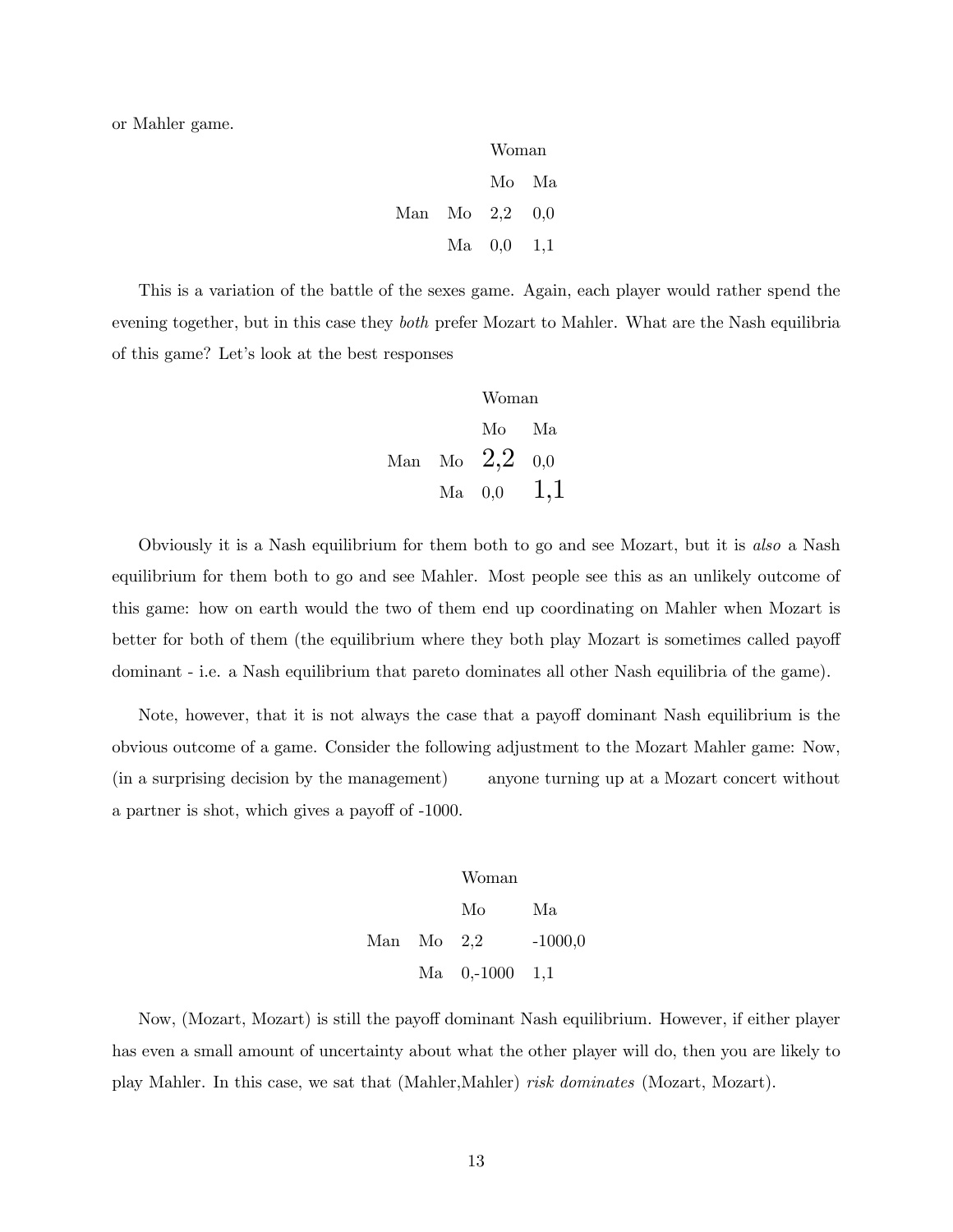### 4.1 Nash Equilibrium and Firm Behavior

#### 4.1.1 Cournout Competition

We are now going to examine an application of Nash Equilibrium to firm behavior. Specifically, we are going to consider what happens when there are two firms competing in the same market. Note that this is not a situation that we have really studied before. When we talked about perfect competition we did consider the possibility of multiple firms, but they did not really compete with each other, as each firm took prices as given, and so did not think about the way that their behavior affected other firms and visa versa. One justification we used was the idea that each firm was 'small' relative to the size of the market. Of course, when we were thinking about monopolists, the firm was 'large', but by assumption there was only one of it. Here we are going to think about the intermediate case.

We are going to begin by thinking about two firms, who we will imaginatively call firm  $A$  and  $B$  who sell goods in the same market. Each firm has constant marginal costs  $c$  (so the cost of firm A making  $q_A$  is  $cq_A$  and the cost of firm B making  $q_B$  is  $cq_B$ ). The key to this model is that the price that each firm can charge is a function of total output made by the two firms. Specifically, the price in the market is given by  $p(q) = a - b(q_A + q_B)$ . Thus the profits made by firm A are given by

$$
\pi_A = p(q)q_A - c(q_A)
$$
  
= 
$$
(a - b(q_A + q_B)) q_A - c q_A
$$

and for firm  $B$  by

$$
\pi_B = (a - b(q_A + q_B)) q_B - cq_B
$$

What is profit maximizing behavior for each firm in this case? Let's start by assuming that firm  $A$  knows what  $q_B$  is, and seeing what their optimal output is (in other words, by calculating A's best response function). We can do this by just treating  $q_B$  as a constant, and differentiating the profit function with respect to  $q_A$ 

$$
\frac{\partial \pi_A}{\partial q_A} = a - 2bq_A - bq_B - c = 0
$$

$$
\Rightarrow q_A = \frac{a - bq_B - c}{2b}
$$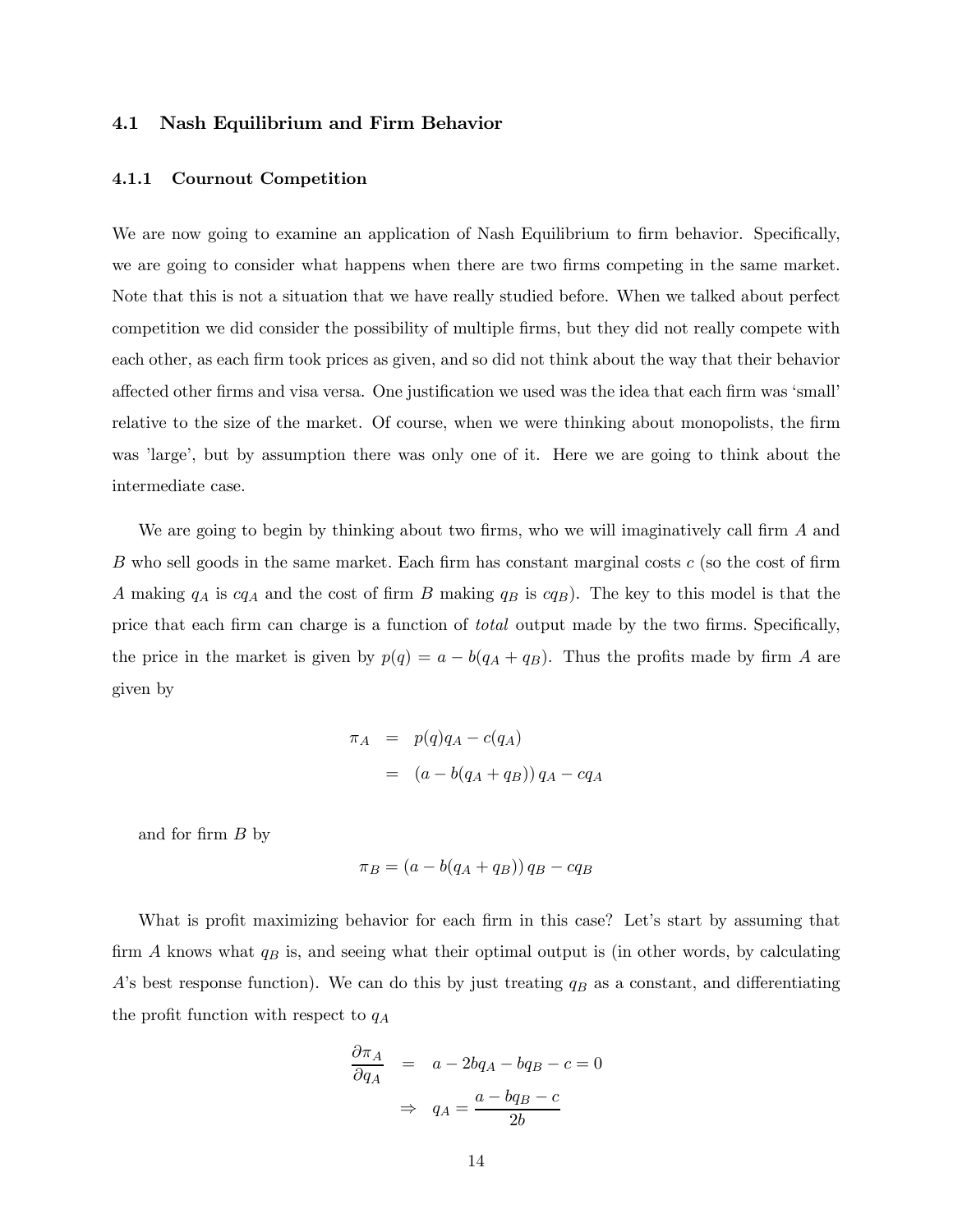so, crucially, the profit maximizing output of firm  $A$  depends on the output of firm  $B$ . The more that firm  $B$  produces, the less that firm  $A$  would like to produce. This is what makes this situation a game. Similarly, firm B's best response function is given by

$$
q_B = \frac{a - bq_A - c}{2b}
$$

So what would we expect to be the outcome of this game? Firm  $A$  could pick a given level of output, to which firm  $B$  could respond. But then, in general, firm  $A$  would want to respond to B's response, and so on. Where would we expect this to end? This is where the concept of Nash equilibrium can come in handy. The Nash equilibrium is the steady state of such a process - an amount of output for each firm such that the amount that firm  $A$  is producing is profit maximizing given what  $B$  is doing and visa versa. It seems intuitive that this is where this game could end up.

So how do we calculate the Nash Equilibrium in this game? Well let's say that  $q_A^*$  is the Nash equilibrium output for firm A and  $q_B^*$  is the Nash equilibrium output for firm B. We know that  $q_A^*$ is the best response to  $q_B^*$ , and so

$$
q_A^* = \frac{a - bq_B^* - c}{2b}
$$

Similarly, we know that  $q_B^*$  is a best response to  $q_A^*$ , and so

$$
q_B^* = \frac{a - bq_A^* - c}{2b}
$$

This is two equations with two unknowns  $(q_A^*$  and  $q_B^*$ ) and so we can solve for both by (for example,) substituting in for  $q_B^*$ 

$$
q_A^* = \frac{a - bq_B^* - c}{2b}
$$
  
= 
$$
\frac{a - b\frac{a - bq_A^* - c}{2b} - c}{2b}
$$
  

$$
\Rightarrow 2bq_A^* = a - b\frac{a - bq_A^* - c}{2b} - c
$$
  

$$
q_A^* = \frac{a - c}{3b}
$$

and similarly

$$
q_B^* = \frac{a - c}{3b}
$$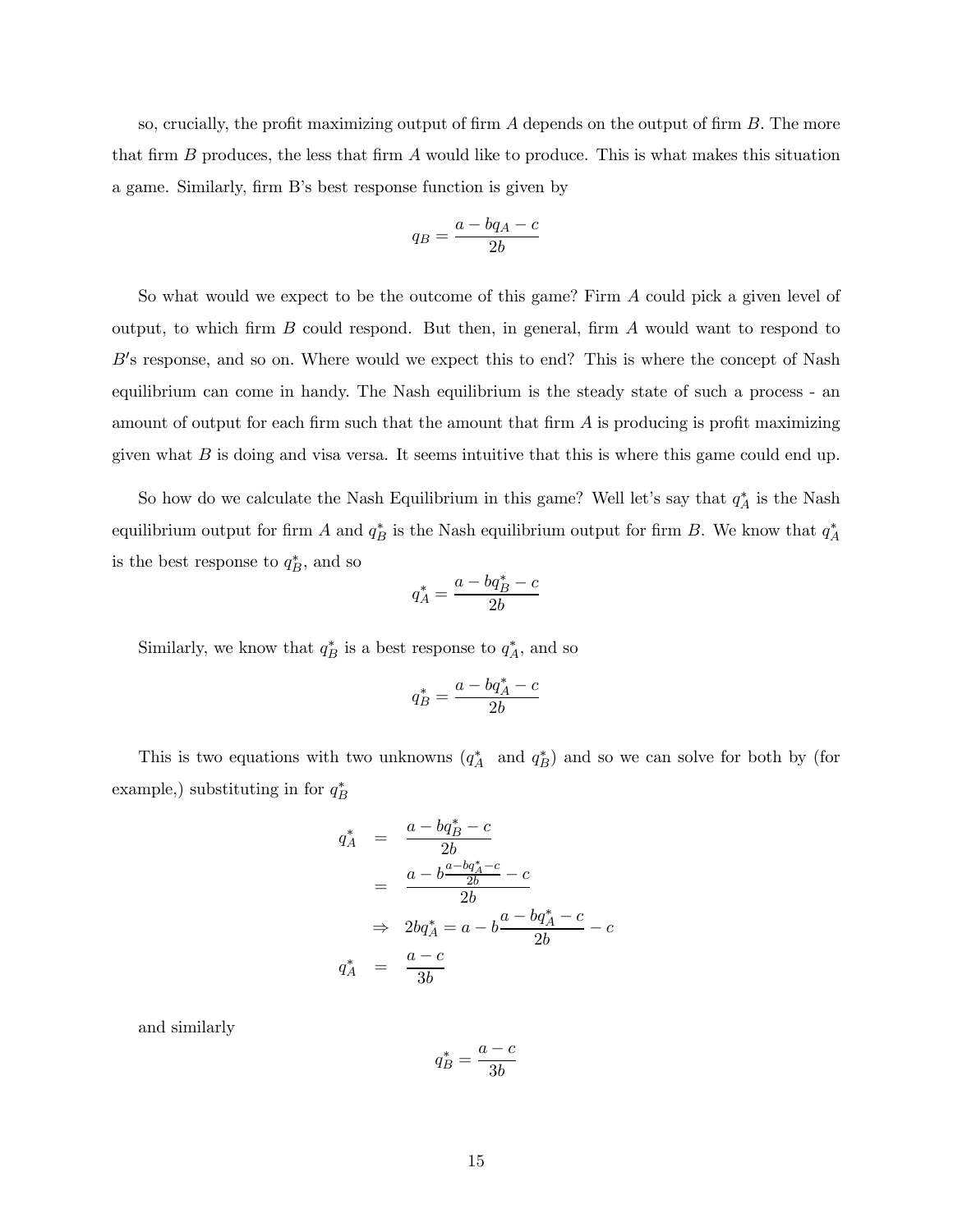When both firms are producing at this level, neither has an incentive to deviate: firm  $B$  is optimizing given  $A$ 's output and visa versa. The profit that firm  $A$  is making is given by

$$
\pi_A^* = (a - b(q_A + q_B)) q_A - c q_A \n= \left( a - b(2\frac{a - c}{3b}) \right) \frac{a - c}{3b} - c \frac{a - c}{3b} \n= \frac{(a - c)}{3} \left( \frac{a - c}{3b} \right) \n= \frac{1}{9b} (a - c)^2
$$

Is this globally the best that the two firms could do? What if they chose to cooperate, maximize joint profit and split that profit between them? In other words, what if the firms operated as a cartel? Joint profits are given by

$$
\pi = p(q)(q_A + q_B) - c(q_A - q_B)
$$

$$
= p(q)q - cq
$$

$$
= (a - bq)q - cq
$$

Thus, the level of  $q$  that maximizes joint profits is given by

$$
\frac{\partial \pi}{\partial q} = a - 2bq - c = 0
$$

$$
\Rightarrow q = \frac{a - c}{2b}
$$

thus, if the two firms split the output in two, then output is given by

$$
\bar{q}_A = \bar{q}_B = \frac{a-c}{4b}
$$

and profits are given by

$$
\begin{array}{rcl}\n\bar{\pi}_A & = & p(q)q_A - c(q_A) \\
& = & (a - b\frac{a - c}{2b} - c)\frac{a - c}{4b} \\
& = & \frac{1}{8b}(a - c)^2\n\end{array}
$$

Thus, if the two firms form a cartel, each firm produces less, as

$$
q^*_A=\frac{a-c}{3b}>\frac{a-c}{4b}=\bar{q}_A
$$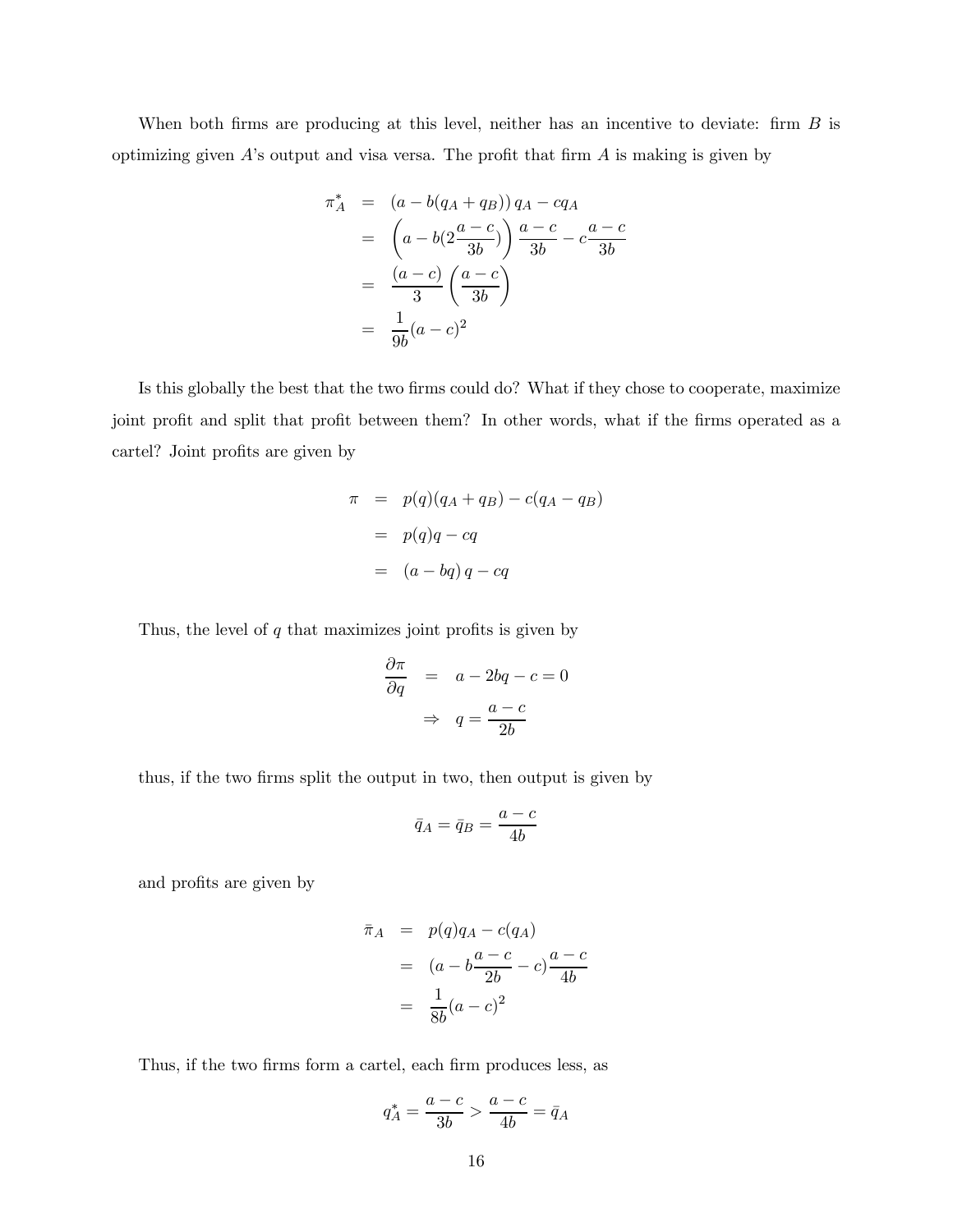and makes higher profits, as

$$
\pi_A^* = \frac{1}{9b}(a-c)^2 < \frac{1}{8b}(a-c)^2 = \bar{\pi}_A
$$

However, this simple example is usually used by economists to exhibit why they do not think that cartels are very likely: Because there is no way that either firm can credibly commit to keeping their output at the cartel level  $\frac{a-c}{4b}$ . To see this, imagine what firm a would do if they knew that firm B was going to produce at this level. We can read the answer off firm  $A's$  best response function

$$
q_A = \frac{a - b\bar{q}_B - c}{2b}
$$
  
= 
$$
\frac{a - b\frac{a - c}{4b} - c}{2b}
$$
  
= 
$$
\frac{3}{8} \left(\frac{a - c}{b}\right)
$$

Thus, if firm A believes that firm  $B$  is going to produce at the cartel level, then they have an incentive to cheat, and produce more. In other words, the cartel is not self supporting. Put another way, firm  $A$  and firm  $B$  are trapped in a prisoner's dilemma. Both would do better were they to cooperate, but neither can credibly commit to cooperation. Does this mean we would expect never to see cartels? No! it just means that firms would have to use one of the strategies we discussed above to get around the prisoners dilemma problem (repetition, precommitment, etc)

#### 4.1.2 Bertrand Competition

The model we discussed above, which is called Cornout competition is one in which firms compete in quantities - i.e. each firm chooses a quantity to produce, and the price is determined by the demand curve. A second model of competition, usually called Bertrand competition, is one in which firms compete in prices.

Consider the following (slightly stylized) game. There are two firms in the market, and exactly one consumer who wants to by one item (a widget). Each firm announces a price at which they will sell one widget to the consumer. The consumer will then buy the widget from the firm that announces the lowest price. That firm then produces the widget at cost  $c$  and makes a profit equal to the price they sell the widget for, minus the cost c. The other firm gets a profit of zero. If both firms announce the same price, then the consumer has a 50% chance of choosing each of the firms.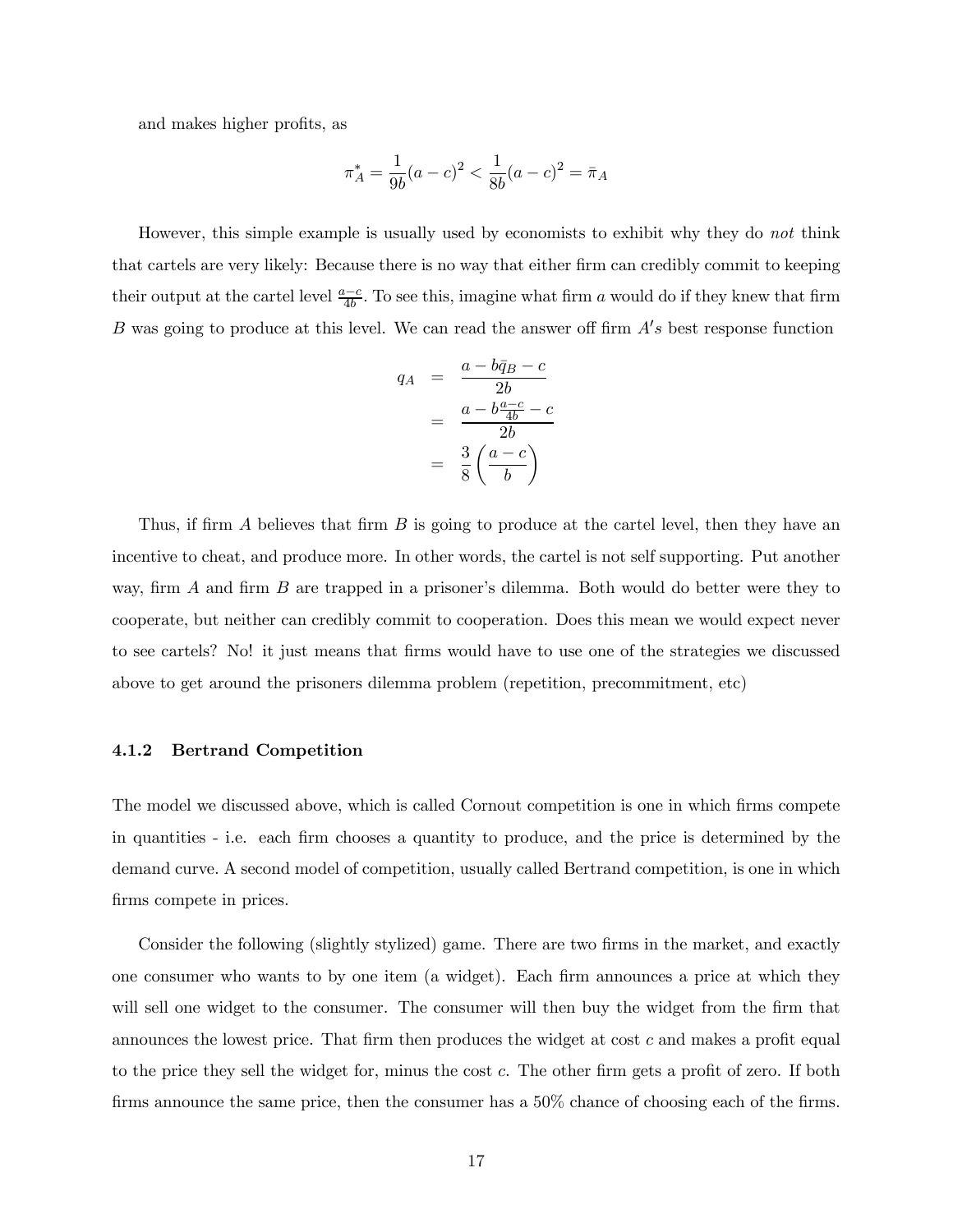What is the Nash equilibrium of this game? The key thing is that, in any Nash equilibrium, the widget will get sold for a price equal to  $c$ , we can prove this by showing that in no Nash equilibrium in which the consumer pays more than c. This we can do this by contradiction. Let us assume that we have a Nash equilibrium in which one firm (say it is firm  $A$ ) is selling the widget for a price  $p_A > c$ , and so making positive profits. This means that there are two possibilities for the other firm

- 1. They are setting a price  $p_B > p_A$  and so making zero profits for sure
- 2. They are setting a price  $p_B = p_A$ , and making expected profits  $\frac{1}{2}(p_A c)$

But in neither case is this firm  $B's$  best response to firm  $A's$  price. Say, instead, that firm  $B$ sets the price  $c + \frac{3}{4}(p_a - c)$ , or  $\frac{3}{4}$  of the way between  $p_A$  and c. This is below  $p_A$ , and so firm B will get to sell to the customer for sure, and the profits they will make are

$$
c + \frac{3}{4}(p_a - c) - c
$$

$$
= \frac{3}{4}(p_a - c)
$$

which is greater than both 0 and  $\frac{1}{2}(p_A - c)$ . Thus, this cannot be a Nash equilibrium. In fact, as you will see for homework, the only Nash equilibrium of this game is  $p_A = p_B = c$ 

### 4.2 Mixed Strategies and the Existence of Nash Equilibrium

In all the games that we have looked at so far there has been a Nash Equilibrium, or a set of strategies for each player such that every player is best responding to the strategies of the others. Is it always the case that we can find a Nash equilibrium.

To answer this question, consider the following game

|                    | В                 |        |
|--------------------|-------------------|--------|
|                    | Heads Tails       |        |
| $\rm A$ Heads 1,-1 |                   | $-1,1$ |
|                    | Tails $-1,1$ 1,-1 |        |

This game is called the Matching Pennies game. The idea is that each player, A and B have a coin which they can either put heads up or tails up. If both coins are the same way up, then player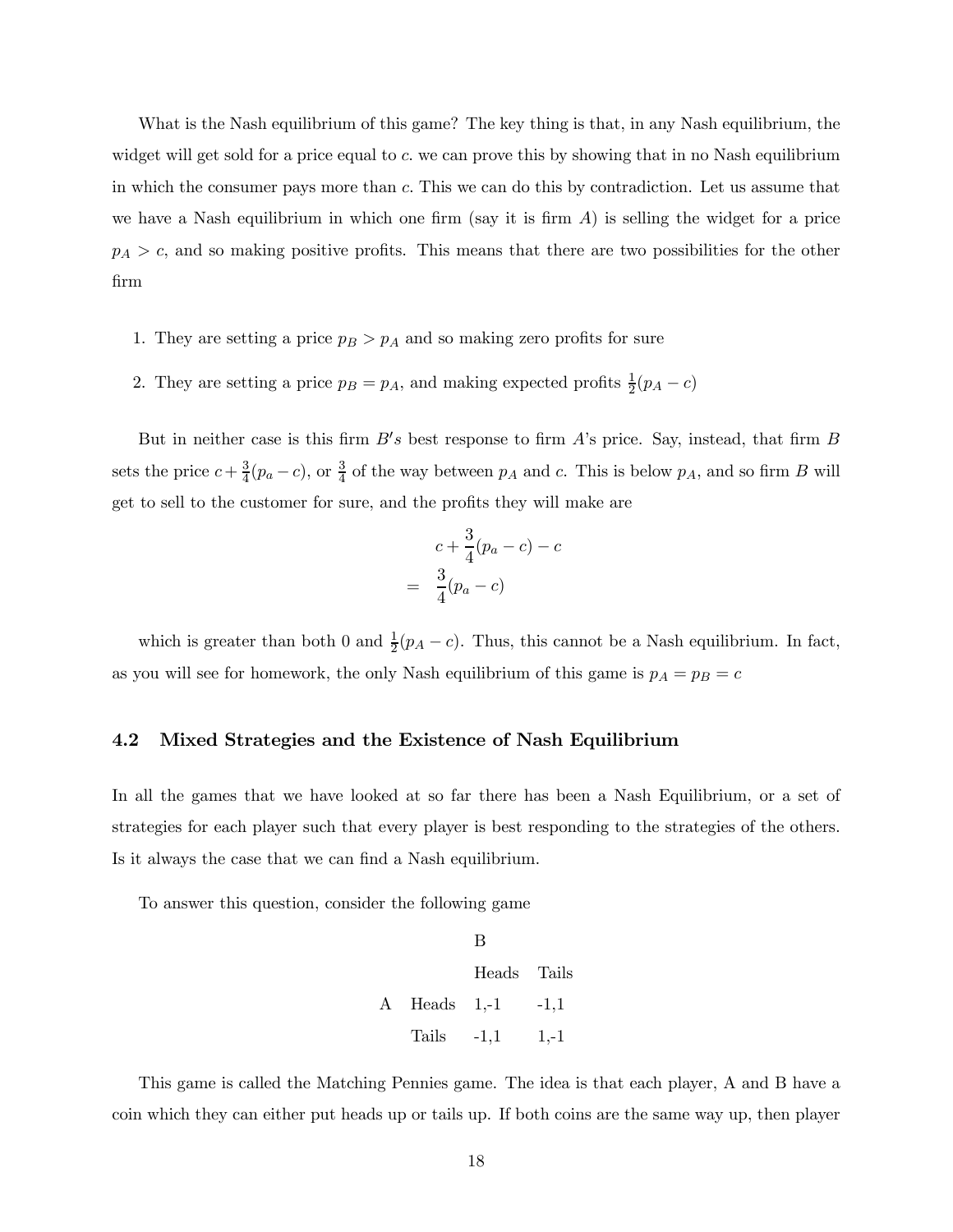A wins, and player B pays her a dollar. If the coins are different ways up then B wins and A pays her a dollar. Of course, you could use the same game to represent lots of different circumstances. It is sometimes called the Battle game: Players A and B are generals, with B attaching a city and A defending it. B can either attack at point H or at point T, which A can either strengthen the defenses at point H or T. If B attacks where A has strong deferences the A will win, otherwise B will win. More importantly we can think of this game as a model of a penalty in soccer. B is the striker taking the penalty while A is the goalkeeper. B can either hit the penalty left or right, and A can either dive left or right. If A dives the right way then she will save the penalty, otherwise the striker will score.

What do the best responses look like to this game?

B Heads Tails A Heads  $1.-1$   $-1,1$ Tails  $-1,1$  1,-1

Unsurprisingly, there is no pair of strategies such that A is best responding to B and B is best responding to A: If A picks heads then B wants to pick tails, but the A wants to pick tails, and then B wants to pick heads, and so on. In fact, the idea of this game is it represents a situation of conflict, where if one player wins then the other loses - this is a class of games called zero-sum games.

So this means that this game has no Nash equilibrium? Well, yes and no. It does mean the game has no Nash equilibrium in **pure** strategies. However, consider the following thought experiment: Say that B flips the coin, and so it has a 50% chance of coming down heads and a 50% chance of coming down tails. What is the payoff that A gets from her two strategies? If she plays heads, then there is a 50% chance that B's coin will come down heads and she will win 1 dollar, and a 50% chance that B's coin will come down tails and she will loose \$1. The expected value of playing heads is therefore \$0. Similarly, the expected value of playing tails is \$0. Thus, she is indifferent between playing heads and tails. In fact, the expected payoff of her flipping the coin herself is also \$0, so that is also a best response to B's strategy. But if A is flipping her coin, then B gets a payoff of \$0 from playing heads, playing tails, or flipping the coin. So if both players are flipping the coin, then they are (weakly) best responding to the strategy of the other player - that is there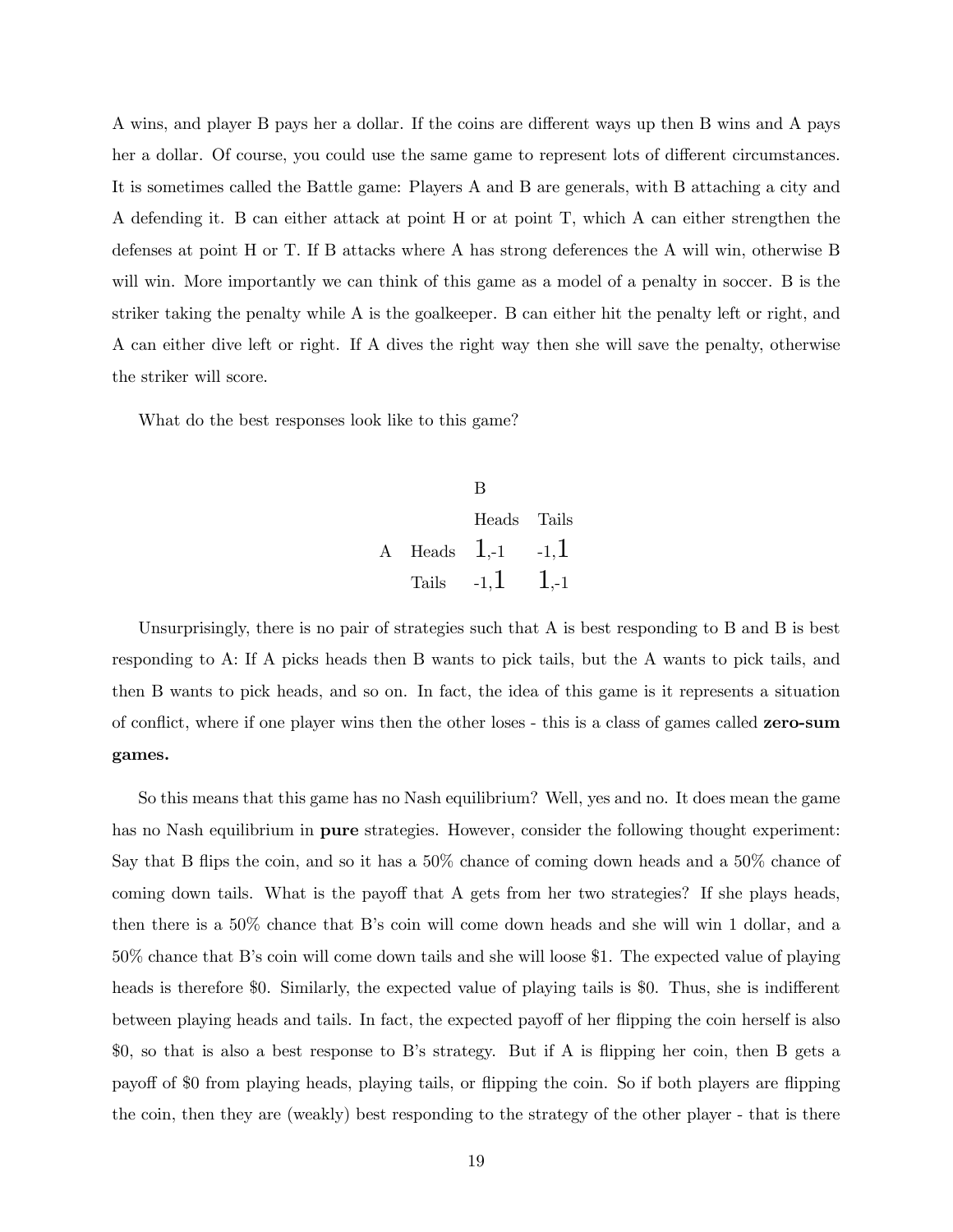is no strategy that they can pick that will give them a higher payoff. This is therefore a form of Nash Equilibrium. It is what we call a Nash equilibrium in mixed strategies.

More generally, a mixed strategy for a player in a game is a probability distribution over their available strategies: in the above example the mixed strategy was to play heads with a probability of 50% and tails with a probability of 50%. The key to the mixed strategy Nash equilibrium is that the payoff of the strategies that the player is mixing between has to be the same: Thus, the player is indifferent between playing any of these pure strategies, or mixing between them. If this is not the case, then mixing cannot be a best response - it must be better to play the pure strategy that gives the highest payoff.

If we consider mixed strategies as well as pure strategies, then (almost) every game has a Nash equilibrium - though of course the relevant probabilities may not be 50%.

How do we find a Nash equilibrium in mixed strategies? Let's consider the following variant of the matching pennies game to use as an example

|                    | В           |        |
|--------------------|-------------|--------|
|                    | Heads Tails |        |
| $\rm A$ Heads 1,-1 |             | $-1,1$ |
| Tails $-1,3$       |             | $2,-1$ |

Here, it is still the case that A wants the coins to come up the same and B wants them to come up opposite, so there is no equilibrium in pure strategies. However, now the payoffs have changed so that B wins more if she plays heads and A plays tails than she does if she plays tails and A plays heads. Similarly, A wins more if she matches on tails than if she matches on heads.

So how do we find an equilibrium in mixed strategies? Well, the first thing to realize is that if it is going to be a best response for A to mix between heads and tails it must be the case that heads and tails give her the same payoff. If this wasn't the case then her best response would be to play the option that gives her the higher payoff with probability 100%. Thus, let  $q$  be the probability with which B plays heads. If A is going to mix it has to be the case that

payoff of A playing heads = payoff of A playing tails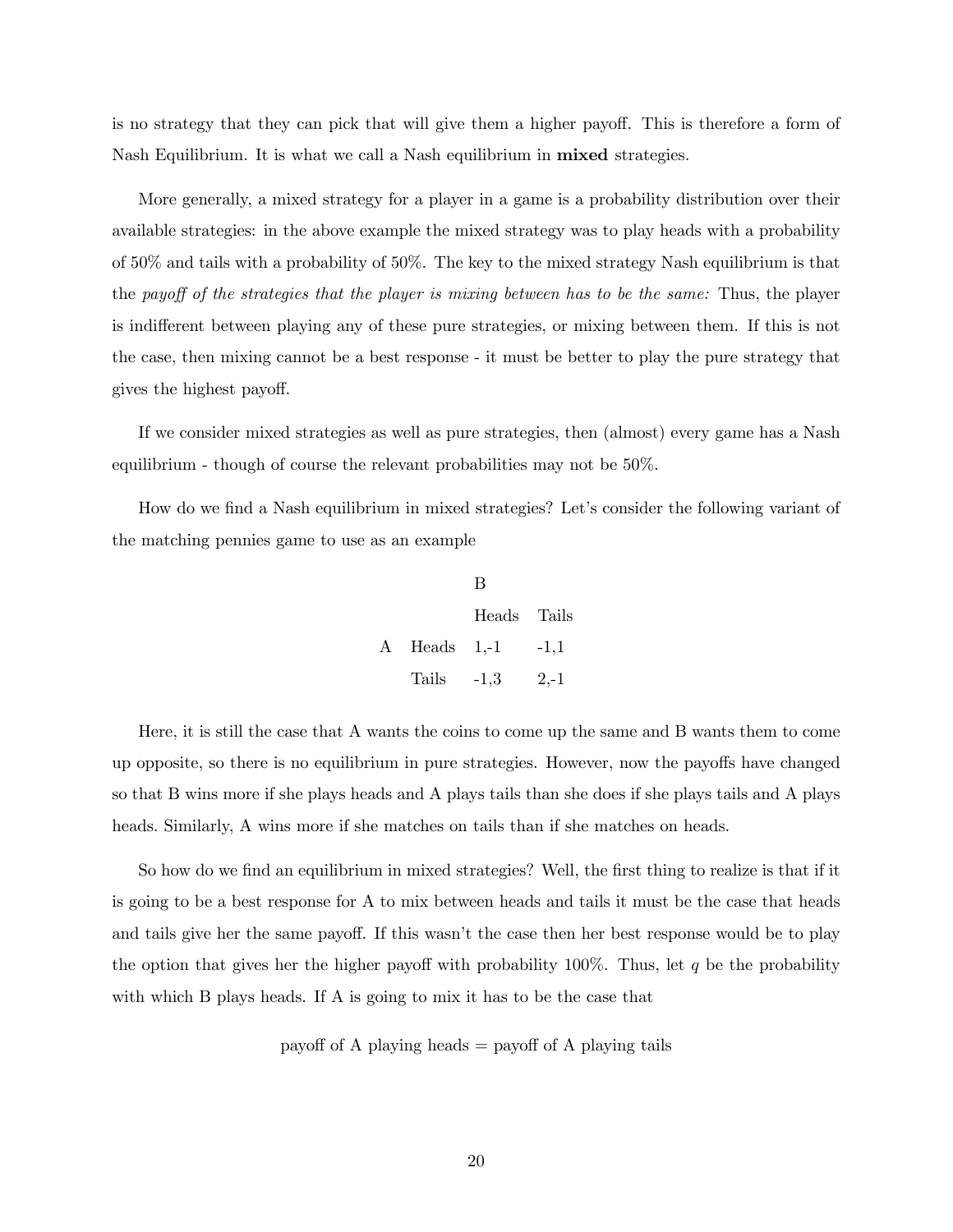$$
q - (1 - q) = -q + 2(1 - q)
$$
  
\n
$$
2q - 1 = 2 - 3q
$$
  
\n
$$
5q = 3
$$
  
\n
$$
q = \frac{3}{5}
$$

So for player A to happily mix between heads and tails, it must be the case that B plays heads with probability  $\frac{3}{5}$ . This makes sense: given that A makes more money if they both play tails, for her to be indifferent between the two strategies there has to be a higher probability of her winning with heads.

What about player B? For B to be happy mixing, she must also be indifferent between playing heads and tails, so, letting  $p$  be the probability with which A plays heads we have

payoff of B playing heads = payoff of B playing tails

$$
-p+3(1-p) = p - (1-p)
$$
  

$$
3-4p = 2p - 1
$$
  

$$
4 = 6p
$$
  

$$
p = \frac{2}{3}
$$

Thus, the Nash equilibrium in mixed strategies is for player A to play heads with probability  $\frac{2}{3}$ and for B to play heads with a probability  $\frac{3}{5}$ . With these probabilities, both players are indifferent between playing heads and tails, and so mixing between the two is also (weakly) a best response, in that there is not strategy that will give them a higher payoff. It is therefore a Nash Equilibrium for A to play heads with probability  $\frac{2}{3}$  and q to play heads with probability  $\frac{3}{5}$ .

Notice that something a bit strange is going on here: In order to figure out the probabilities with which player A mixes, we look at B's payoffs: in other words A has to play in such a way as to make B indifferent between their two strategies. Does this seem like a sensible prediction of what people will do? This is a question addressed in a classic experimental paper by Goree and Holt called '10 little treasures of game theory and 10 intuitive contradictions'. They observed what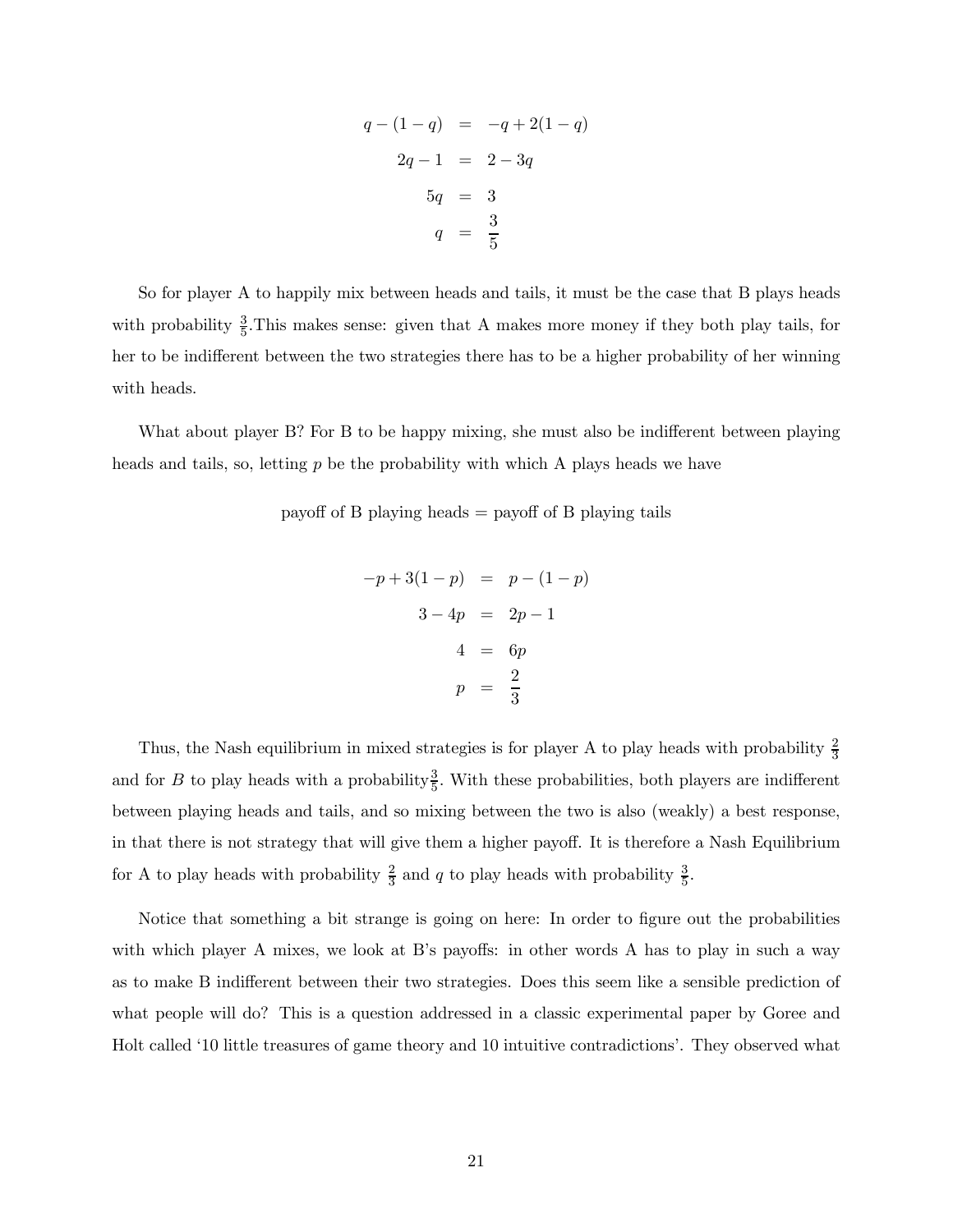happens when people played the following game once

B L R A U 80,40 40,80 D 40,80 80,40

where the payoffs are in cents. It should be obvious that this is just a variation of the matching pennies game, so the mixed strategy Nash equilibrium is for each player to play each strategy with a probability of 50%. How do we test this prediction? After all, we can't observe people flipping a coin, or explicitly doing things randomly. However, if all the players are randomizing with 50% probability on each strategy, we should see 50% of the people playing each strategy. And in fact this is pretty much exactly what Holt and Goree observe

|   |                 |              | R               |             |
|---|-----------------|--------------|-----------------|-------------|
|   | Exp. Percentage |              | 48%             | $52\%$      |
|   |                 |              | $\mathbf{L}$    | $\mathbf R$ |
| A | 48\%            |              | $U$ 80,40 40,80 |             |
|   | 52%             | $\mathbf{D}$ | 40,80 80,40     |             |

So this looks great for game theory. Hurray! However, Goree and Holt realized that this is not a great test. There could be other reasons for people splitting 50/50 between the two strategies (e.g. they had no idea what was going on, and were just acting arbitrarilty). They therefore tested the following variant of the game

B L R A U 320,40 40,80 D 40,80 80,40

So now, U looks much better for player A. What is the mixed strategy Nash equilibrium of this game? Well, we know that if people are going to mix, then they have to be indifferent between the two pure strategies. So if player A plays U with prob P, it has to be the case that

$$
40p + 80(1 - p) = 80p + 40(1 - p)
$$

$$
\Rightarrow p = \frac{1}{2}
$$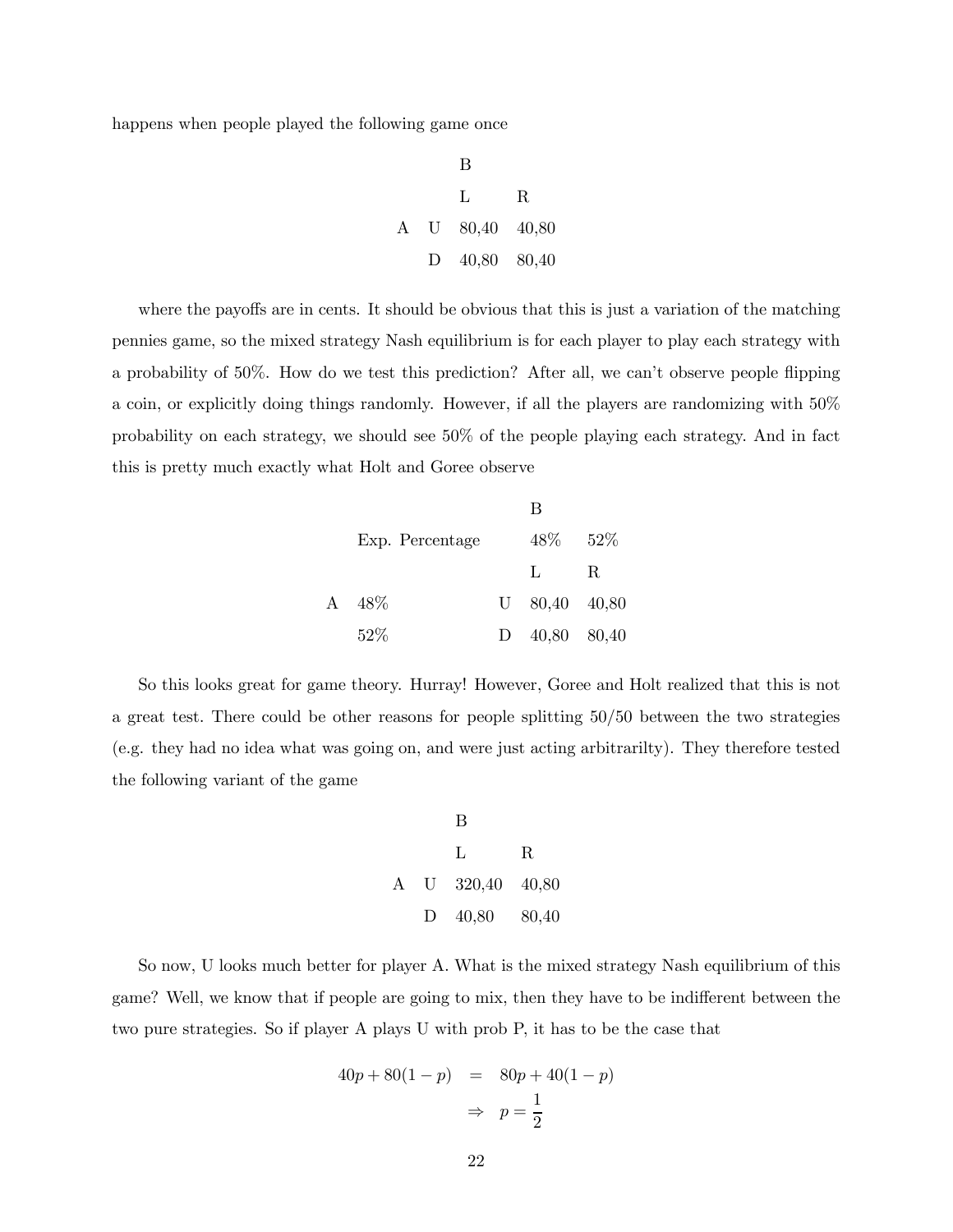While if player 2 plays L with probability  $q$ , it has to be the case that

$$
320q + 40(1 - q) = 40q + 80(1 - q)
$$

$$
\Rightarrow q = \frac{1}{16}
$$

Thus, the change in the payoff for player A should only affect the behavior of player  $B$ . Unsurprisingly, this is rejected by the data. The results for the second experiment are

|   |                 | В                |       |
|---|-----------------|------------------|-------|
|   | Exp. Percentage | $16\%$           | 84\%  |
|   |                 | L                | R     |
| A | $96\%$          | $U$ 320,40 40,80 |       |
|   | 4%              | 40,80            | 80,40 |

In fact, the response of the B players is roughly correct, but the A players overwhelmingly play U, in contrast to the Nash equilibrium. Given this, B should best respond by playing R with a probability 1.

What is going on here? Why does Nash work well in one case and not in the other? One possibility is that in the former case is a zero sum game - what one player wins is what the other player loses. In such games, it turns out that it is quite simple to calculate the mixed strategy Nash equilibrium: it is just the strategy that maximizes the minimum possible payoff that you can receive. So for example, in the first of Goree and Holt games, imagine that player A is playing U with probability p. If player B plays L, then their expected payoff is  $80p + 40(1 - p) = 40 + 40p$ . If player B plays R, then the minimum payoff is  $40p + 80(1 - p) = 80 - 40p$ . If  $p < \frac{1}{2}$ , then the worst payoff that A can get is if B plays L, and is  $40 + 40p < 60$ . If  $p > \frac{1}{2}$  then the minimum payoff that A can get is if B plays R, and gets  $80 - 40p < 60$ . However, if  $p = \frac{1}{2}$ , then the minimum payoff that A can get is 60 (whatever B does). Thus  $p = \frac{1}{2}$  is the minimax strategy, and also the Nash equilibrium. Maybe people are just good at playing minimax?

This was a question addressed by Ignacio Palacios-Huerta. First he tested normal folk in the laboratory. In fact, it turns out that normal people are not very good at playing minmax. He then wondered if maybe there were special groups in the population who were good at playing minmax: specifically those who played games for a living. He did in fact find good evidence that both soccer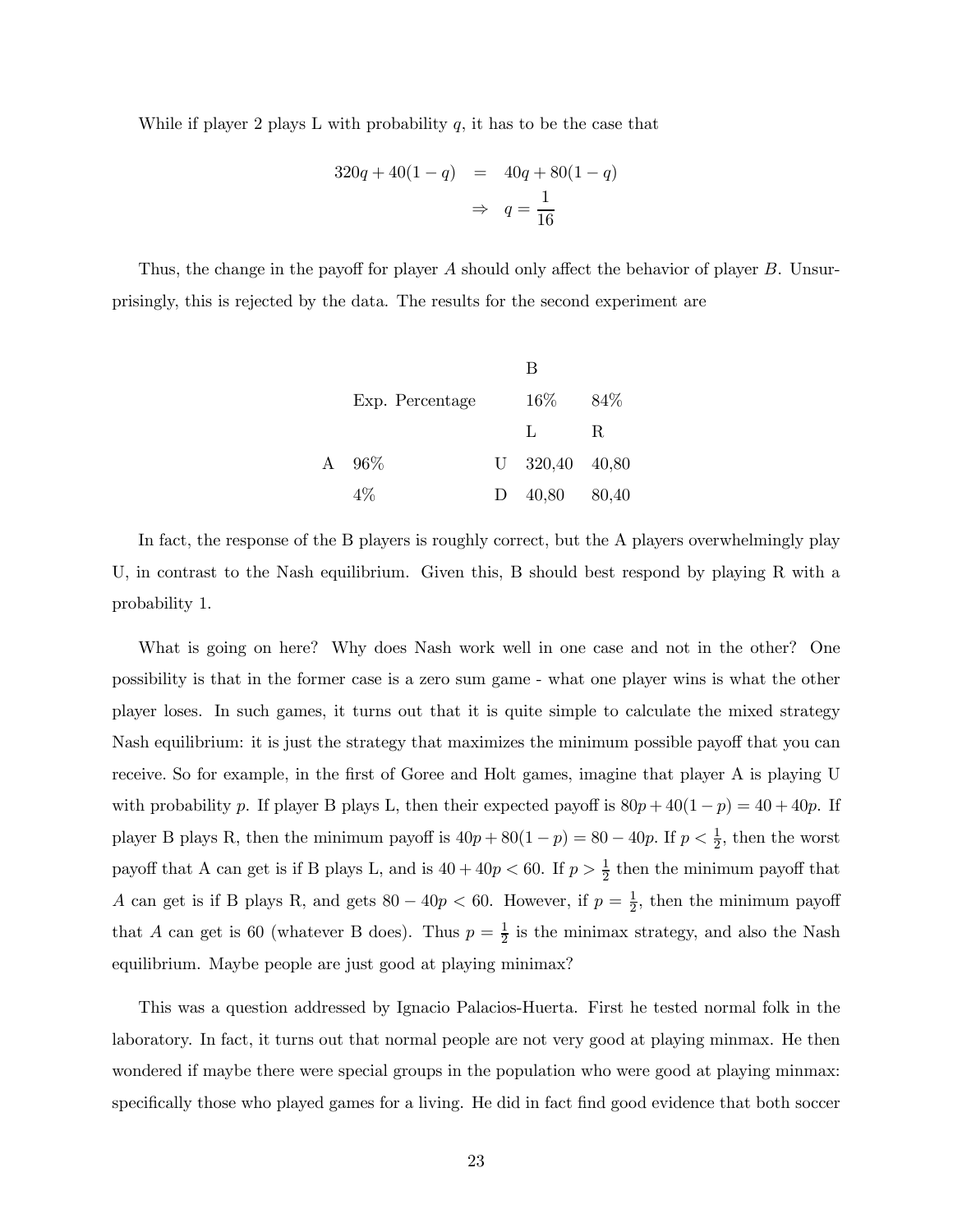players and tennis players were good at playing minimax (and therefore the Nash equilibrium) in zero sum games - both in their chosen sport, and in the laboratory. This evidence has, however, been called into question in a more recent paper by Kovash and Levitt.

## 5 Dynamic Games

So far all the games that we have described fall into the category of **simultaneous move** games: Both players take their action at exactly the same time (or at the least, one player has to choose their actions while ignorant of what the other does). We are now going to look at what happens when we allow for games in which people make their moves one after the other: such games are called dynamic, or sequential move games.

As an example, let's think of a modification to the battle of the sexes game. Now, rather than the man and the woman having to decide simultaneously what to do, the man gets off work before the woman, and can choose to either go to the Bach or the Stravinsky. Once there, he tells the woman where he is, and she can then decide what she wants to do.

The classic way of representing a dynamic game is using a game tree. The game tree for the dynamic battle of the sexes game is shown in figure 1. How do we read this game tree? Starting at the left, we see that the first choice is made by the man - he can either go to Bach or Stravinsky. The woman can then find herself in one of two situations: Either the man is at Bach or he is at Stravinsky. In either case she has to decide whether to go to Bach or Stravinsky. At the end we see the payoffs of each player, man first.

In order to solve this game, we first need to realize that the woman's strategy has now got more complicated. Whereas before she just had to decide whether or not she wanted to go and see Bach or Stravinsky, she now potentially has to decide what to do in the case where the man is at Bach and what to do in the case where he is at the Stravinsky. In fact, we are going to demand that the woman tells us what she would do in either of these cases. More generally, a strategy for a player in each game is a list of actions that they would take at each node where they have to make a decision. Here, the man only has one node but the woman has two nodes, and so her strategy must include a plan of action at each node.

How does the fact that the game is now dynamic affect what we might expect to happen in this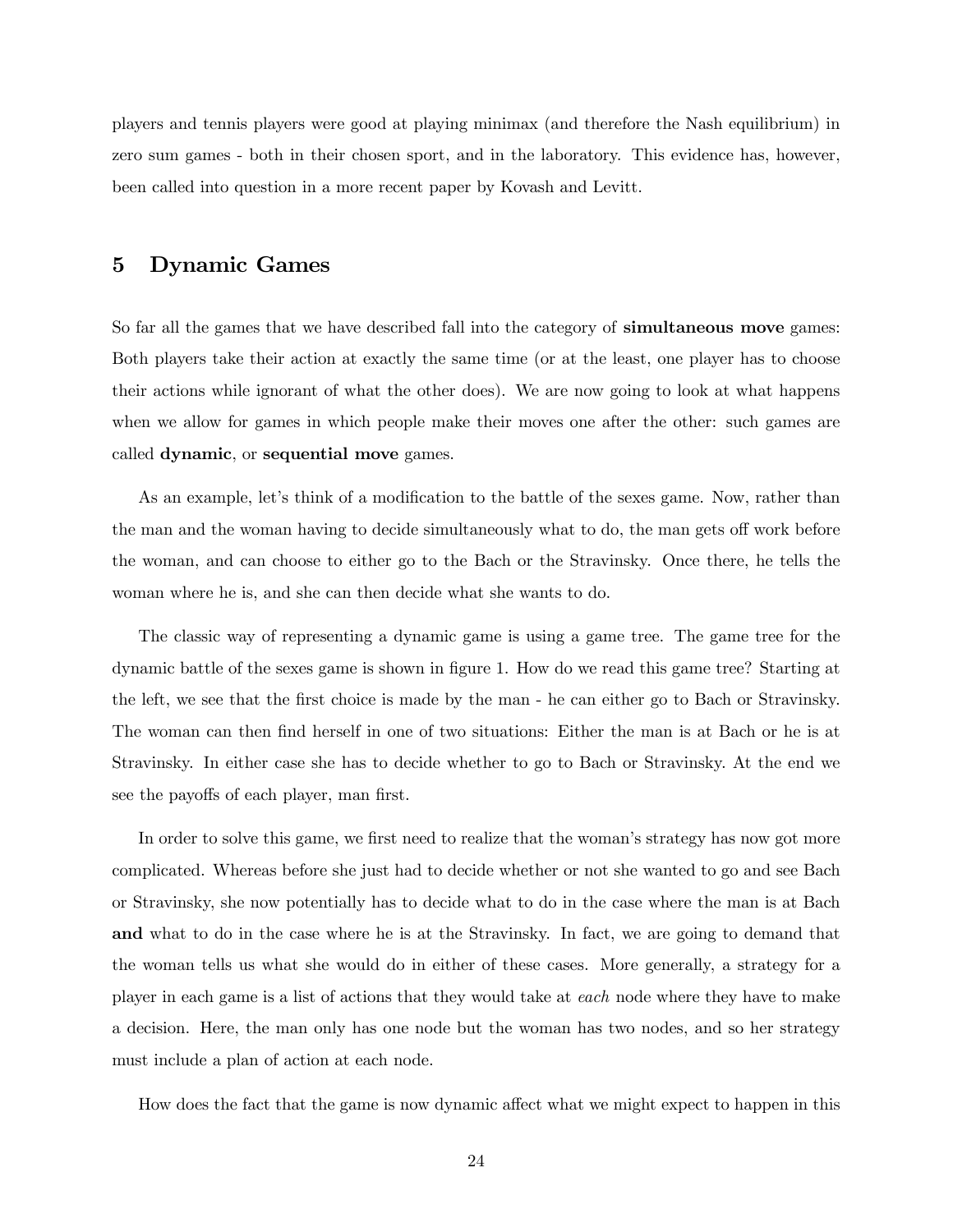game? A natural expectation might be that the bloke will use the fact that he gets to go first to get what he wants: He goes to see Bach, and then the woman will end up following him, because the alternative is worse for her. This seems like a sensible intuition. Does it match with our concept of equilibrium? In the case of a dynamic game, we can still define a Nash equilibrium as a strategy for each player that is a best response to what the other is doing. And indeed, the case where the man plays Bach and where the woman plays Bach if the man plays Bach and Stravinsky if the man plays Stravinsky (which we will indicate as (Bach, Stravinsky) is a Nash Equilibrium - no player can do better by deviating.

However, consider the strategy pair by which the man plays Stravinsky and the woman plays (Stravinsky, Stravinsky). Is this a Nash equilibrium? Well, if the man plays Bach, the woman is going to play Stravinsky and he will get 0, so Stravinsky is a best response. And the woman is getting the best possible outcome, so she is clearly best responding. So this is also a Nash Equilibrium.

A Nash equilibrium yes, but perhaps one that we don't find very plausible. Why not? Well the woman is getting the man to play Stravinsky by threatening to play Stravinsky if he plays Bach. But do we really believe that is likely? If the man plays Bach, then the woman has a choice between playing Bach, and getting 1, or playing Stravinsky and getting 0. It seems that if she were really faced with that choice, she would go for Bach. In other words, her threat to play Stravinsky if the man plays Bach is non-credible.

So it seems that we need to refine our definition of equilibrium in these games, in the sense that Nash equilibrium allows for things that we don't find very plausible (in a way that wasn't a problem in the static games). How can we rule these things out? The answer, as formulated by Reinhard Selten in the 1970's, is the concept of Subgame Perfect Nash Equilibrium (SPNE). This demand that the equilibrium is not just an equilibrium for the game as a whole, but also for each subgame of the game. Very well, you may say, but what the hell is a subgame? A subgame is just the game starting from any node of the original game. So the game that we are discussing has three subgames: The whole game, the game starting when the man has chosen Bach, and the game starting when the man has chosen Stravinsky (Note that these last two games are very boring, as they only have one player, the woman).

So how does SPNE help us solve our problem here? Look at the Woman's strategy: (Stravinsky,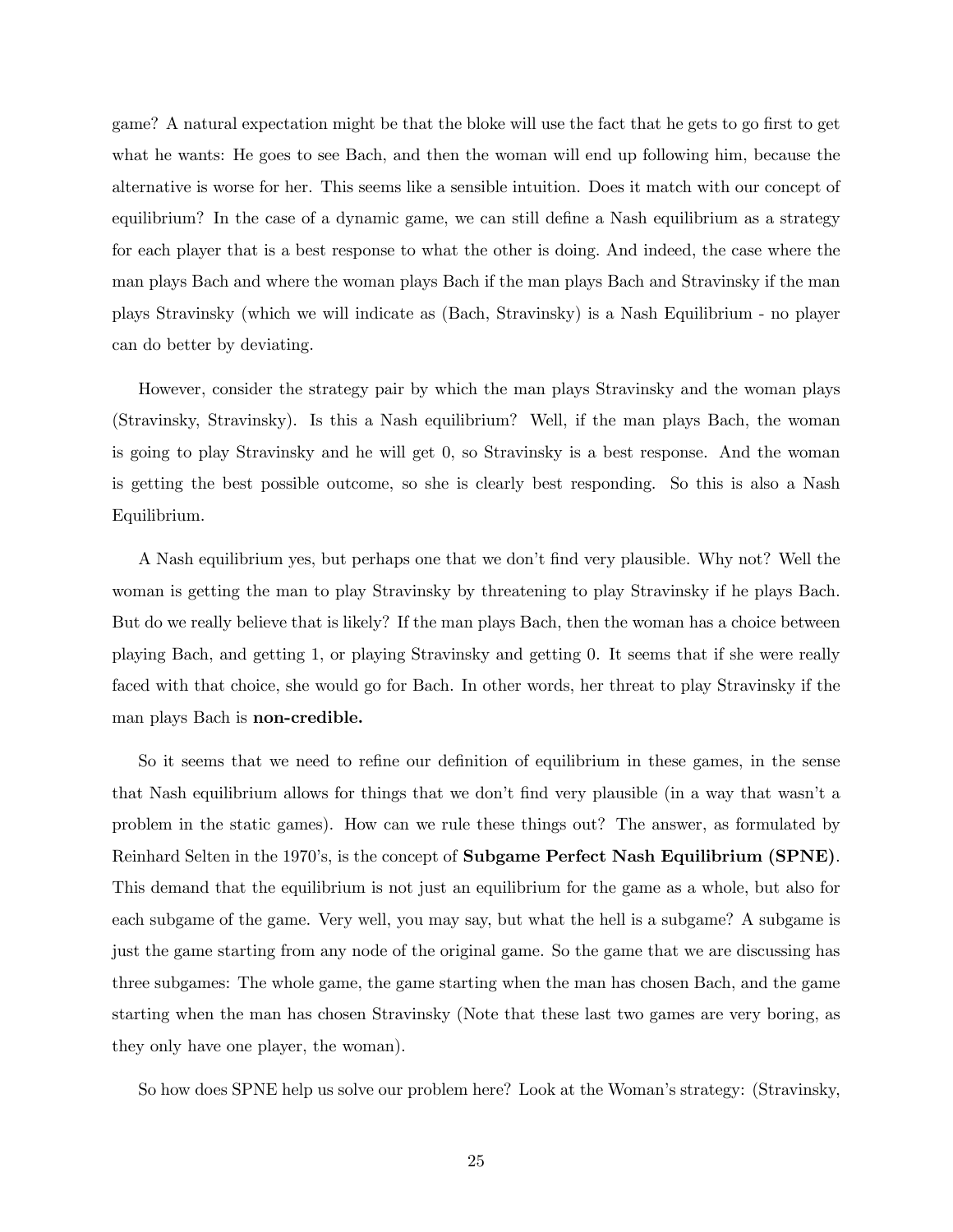Stravinsky). Is this an equilibrium in both games? The answer is no. In the subgame that starts when the Man plays Stravinsky then the strategy is fine. But in the subgame where the man plays Bach, it is not a best response for the Woman to play Stravinsky. Thus, this strategy is not a subgame perfect nash equilibrium. In contrast, the strategy set in which the man plays Bach and the woman plays (Bach, Stravinsky) is a subgame perfect Nash equilibrium. In the subgame that starts from the man playing Bach, the best thing for the woman to do is to play Bach, while in the subgame that starts from the man playing Stravinsky, the best thing for the woman to do is play Stravinsky. Thus the woman is best responding in every subgame. And given the Woman's strategy, the man's strategy is optimal for the whole game (the only subgame in which he gets to play).

How do we find a SPNE. In fact, it is very easy for finite games - we can use a process called Backward Induction. To do this, start at the end of the game (what we call terminal nodes), and ask what is the best thing for the players at these nodes to do. In this case, the game has two terminal nodes: The one where the man has chosen Bach and the one in which he has chosen Stravinsky. In the former case, the optimal thing for the woman to do is to choose Bach, and in the latter it is to choose Stravinsky. Thus, in a SPNE, these have to be her strategies at these nodes. (see figure 3)

If the man performs this mental exercise, he now knows exactly what will occur if he reaches these nodes. Thus he can replace the subgames that start from these nodes with the payoff that will happen as long as the woman plays rationally (figure 3). He can either play Bach, and get 2, or play Stravinsky, and get 1. He will therefore play Bach. Putting this all together gives us the SPNE of the game (figure 4).

Is SPNE a sensible notion? As is always the case, we can think of cases where it breaks down. One famous example is called the centipede game, shown in figure 5. In this game, players play sequentially, and in any round can either choose to carry on the game, or stop the game and take the payoff available at that stage. If they both carry on to the end, they will receive \$900 each. But what is the SPNE? Well, in the last stage, player 2 has a choice between 1000 and 900, so will choose 'down' and get 1000. But moving one node back, player 1 is now faced with a choice of 601 and 600. Player 1 will therefore choose down at that node. Repeating this logic, you find that the subgame perfect nash equilibrium involves player 1 going down initially, and receiving \$1, when there was \$900 on the table. Most people see this as an unlikely outcome, and indeed experiments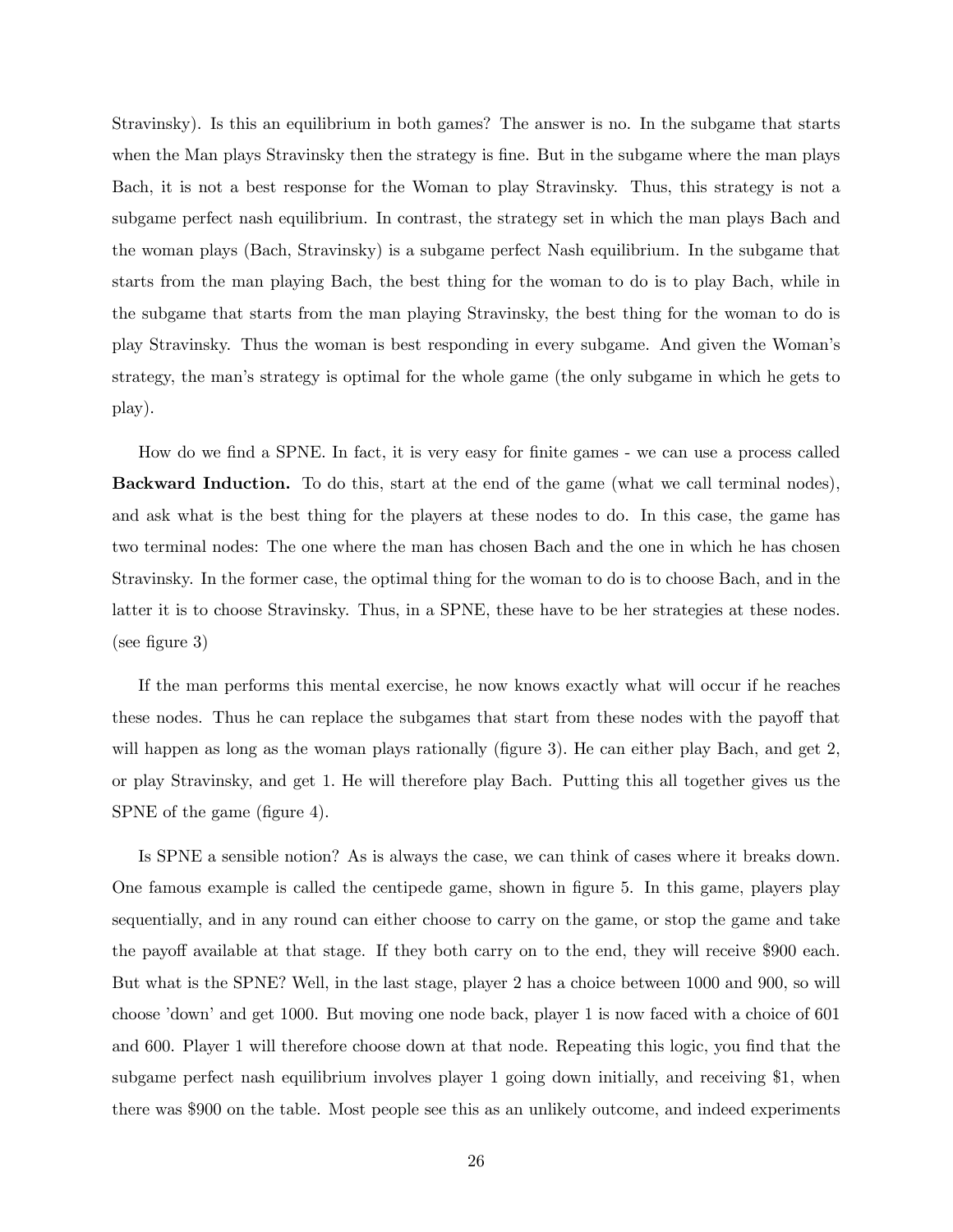suggest that this is not what happens when people play the centipede game.

### 6 Asymmetric Information

The last topic that we are going to cover in any detail is called Asymmetric Information. This is another relatively new idea that revolutionized large swathes of the profession when it was accepted (though this was not immediately. The first paper in this area, called "The Market for Lemons" was initially rejected twice, before latterly earning its author a Nobel prize). The idea is best illustrated by an example:

Example 4 Imagine that there is a car market with 100 buyers and 100 sellers. There are two types of car: 'peaches', or great cars, and 'lemons' or terrible cars. Buyers are in need of a car more than the sellers, so each type of car is valued more by buyers than sellers, and both groups value a peach more than a lemon. The values that each group put on each car are summarized in the following table

|            |      | Peach Lemon |
|------------|------|-------------|
| Buyer 4000 |      | 2000        |
| Seller     | 3500 | 1000        |

Now here comes the twist (ready?): Only the seller knows for sure what type the car is. The buyer knows that half the cars in the market are lemons, but he doesn't know which car is which (to me, this seems like a reasonable situation - at least that the seller is going to know more about what is being sold than the buyer.)

For the moment, let's assume that both the buyers and the sellers are risk neutral. The question we want to ask is as follows: Is it possible for all the cars in the market to be sold? If this were to happen, what is the maximum that a buyer would be prepared to pay for a car? Well, there is a 50% chance of it being a lemon (and so being worth \$2000) and a 50% chance of it being a peach (and so being worth \$4000). Thus, the risk neutral buyer would be prepared to pay \$3000 for the car. But at this price, sellers who own a peach would not be prepared to sell, as the car is worth \$3500 to them. Thus, the only equilibrium of this system is one in which only the lemons are sold at a price of \$2000. (why \$2000? Think of Bertrand competition)